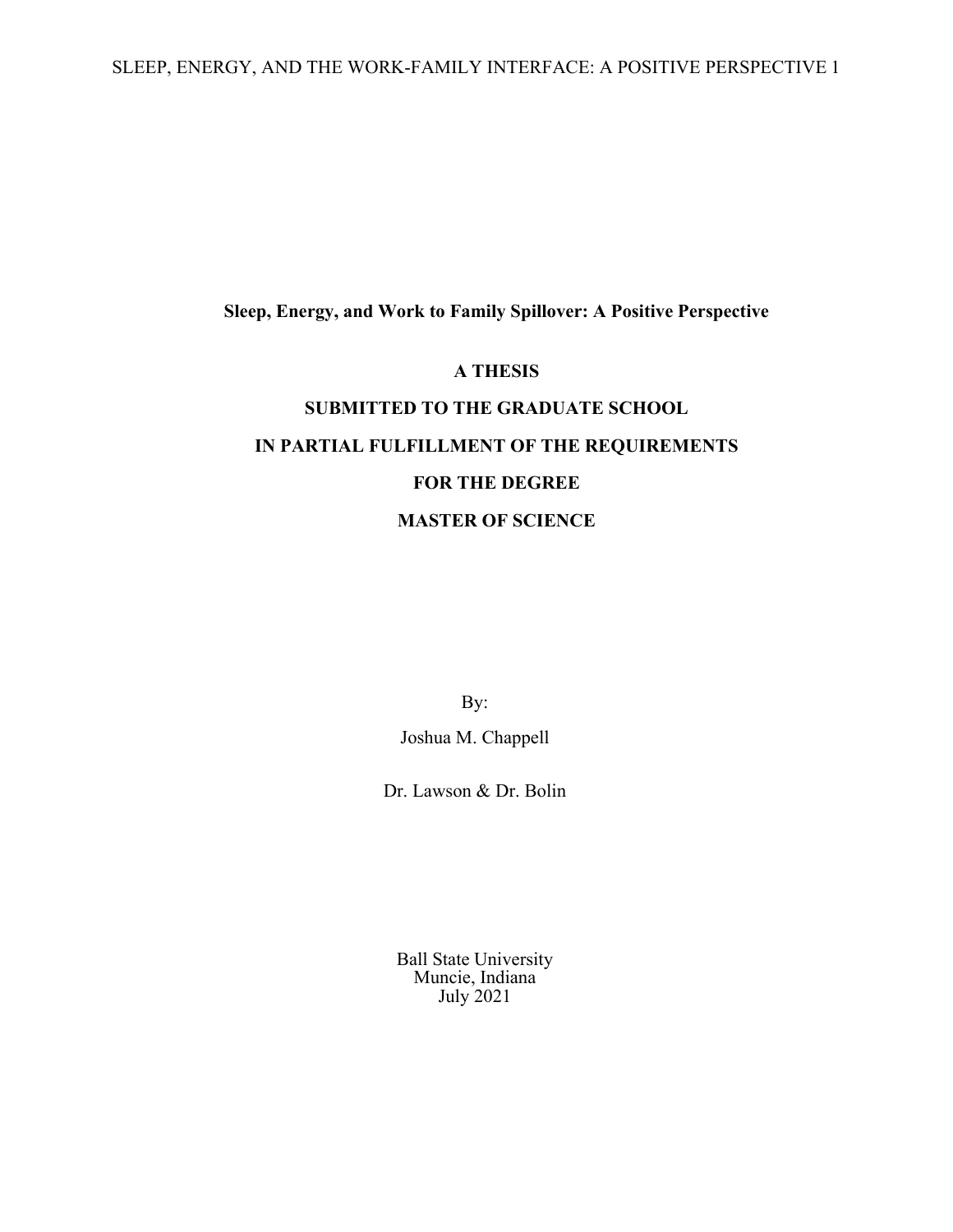In 2014 it was reported that over one-third of adults in the United States were getting less than 7 hours of sleep on any given day (Center for Disease Control and Prevention, 2014). This is problematic as it is recommended that adults between the ages 18 and 64 get between 7 and 9 hours of sleep each day (National Sleep Foundation, 2015). Thus, there is a troubling disparity between the amount of sleep that American adults *should* be getting and the amount of sleep that they are *actually* getting. Furthermore, problems with sleep (e.g., lack of sleep) have independently been tied to both fatigue (Gander et al., 2017) and work-family conflict (WFC; Nylen et al., 2007). Although past research has found that poorer sleep quality and lower levels of sleep quantity are associated with more WFC (Crain et al., 2014), less research has examined associations between sleep and positive work-non work experiences (e.g., positive work-family spillover; Crain et al., 2018). Positive work-to-family spillover (PWFS) refers to the transfer of affect, values, skills, and behaviors from the work to the family domain (Edwards & Rothbard, 2000). Thus, the goal of the current paper is to utilize longitudinal data to better understand the relationships between sleep quality/quantity, workplace burnout, and positive work-to-family spillover across time.

#### **Work, Nonwork, Sleep Framework**

The Work, Nonwork, and Sleep (WNS) framework from Crain, Brossoit, and Fisher (2018) offers a unifying work-family framework that focuses on the important role of sleep (i.e., the three aforementioned "main areas" of life: work, family, and sleep). This is in contrast to most other work-family theories that only cover two areas (work and nonwork). Broadly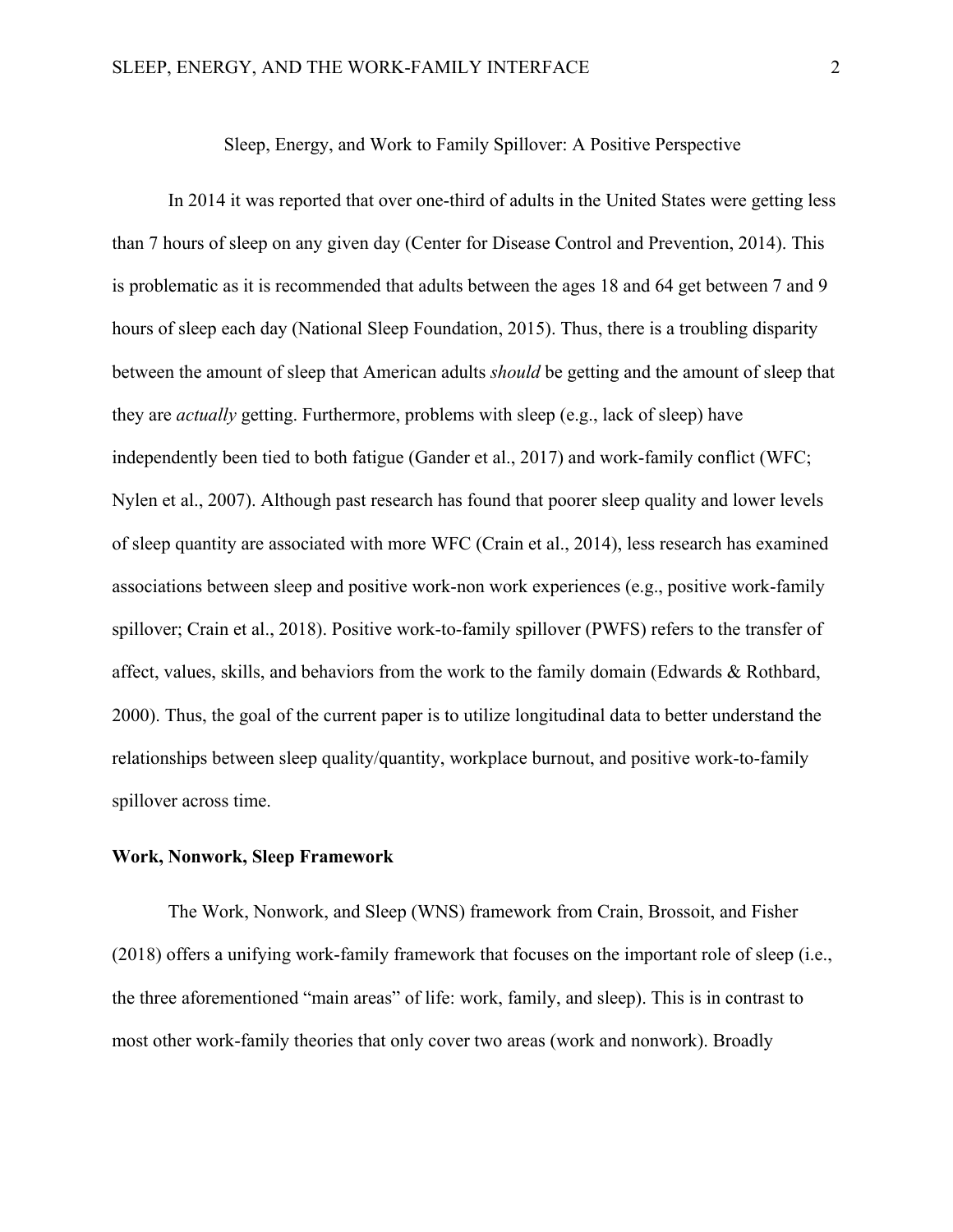speaking, this framework suggests that sleep quality and quantity impact work and nonwork domains (upstream) which in turn impact later sleep quality and quantity (downstream).

Moreover, the WNS framework is comprehensive because it integrates underlying resource mechanisms such as human energy that are suggested to play a crucial role in the relationship between sleep, work, and nonwork. Human energy is broken down into two distinct categories: physical energy (i.e. the capacity to do work) and energetic activation (e.g. vitality, vigor, and enthusiasm). Energetic activation can take the form of brief episodes, such as emotions towards something or someone, be slightly longer lasting (e.g., a mood), or even be a much longer lasting disposition, which are considered to be more stable over time (Quinn et al., 2012). In total, the framework posits that sleep positively influences resources such as energy, which in turn positively influences work/nonwork (e.g., attitudes, behaviors, and states). In other words, energy may play a mediation role between sleep and the work/nonwork domains which then influences further resource gain, impacting future sleep (Crain et al., 2018). For example, an employee may receive a very good night's rest, which then could lead to that employee feeling as if they have more emotional resources to expend at work, which would then aid in the transfer of a good mood from work to home. Following this, the employee would then likely feel as if they have even more resources to expend, thus resulting in better future sleep.

#### **Workplace Burnout and Positive Work-to-Family Spillover**

Workplace burnout can be measured via three distinct dimensions: emotional exhaustion, depersonalization, and diminished personal accomplishment (Lee & Ashforth, 1996). The relevant component for the purpose of the current paper, emotional exhaustion, is when a person exhausts all emotional resources and feels as though they have nothing left to give on a psychological level (Maslach & Florian, 1988). In other words, a person experiencing emotional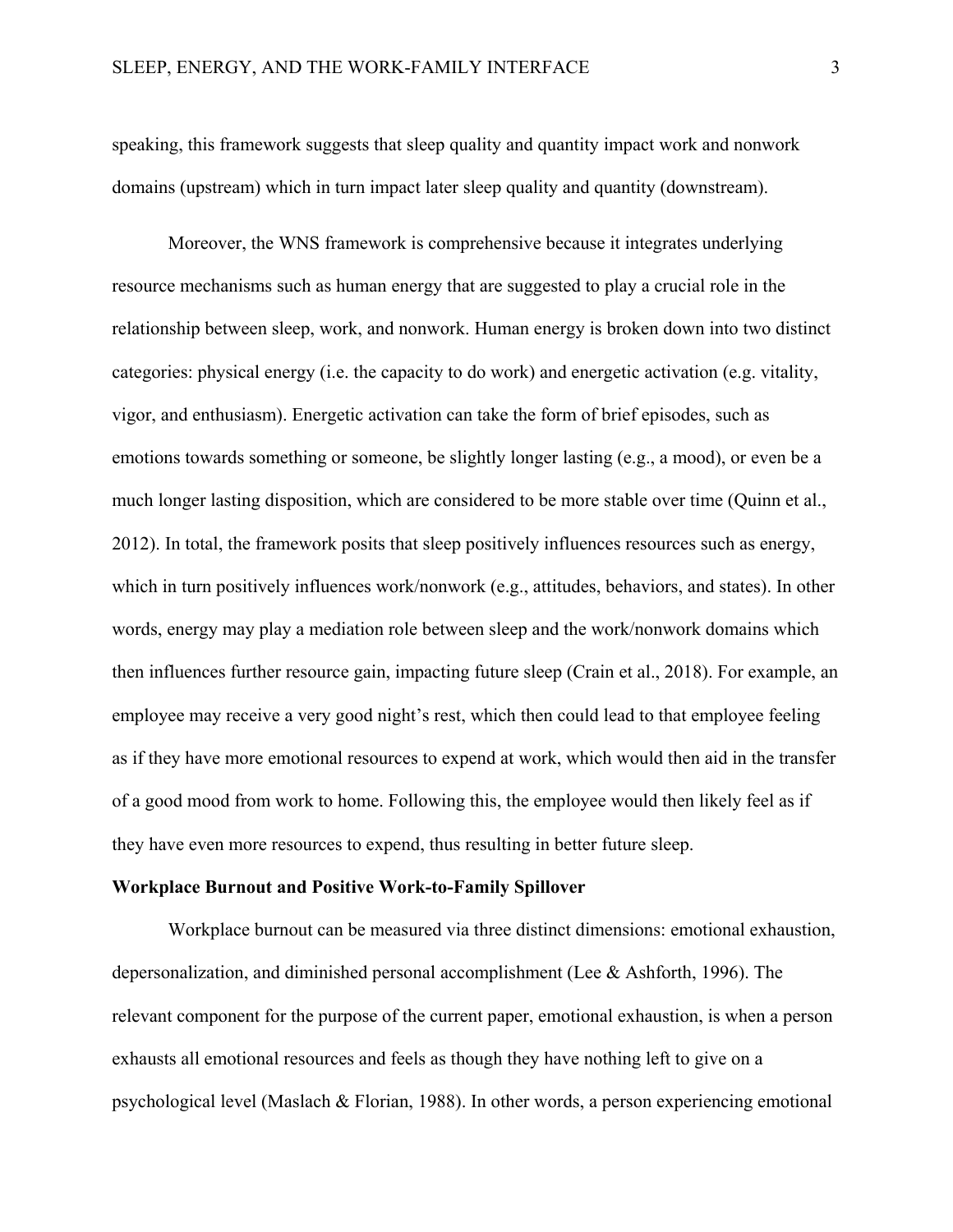exhaustion would have less psychological vigor or energy. Thus, burnout is equitable to energetic activation in that both pertain to a person's perception of being energized.

There has been a limited, albeit growing, amount of literature on the relationship between burnout and PWFS. Predominantly negative associations have been demonstrated between PWFS and burnout, such that those who have more PWFS experience less job-related exhaustion on average (Kinnunnen et al., 2006; Lee et al., 2016). Additionally, past research has investigated less direct paths between PWFS and burnout. For example, past cross-sectional research has shown that work-to-family enrichment (a related construct to PWFS; Masuda et al., 2012) enhanced engagement (the inverse of burnout) through an increase in worker's job resources (Haar et al. 2018). Similarly, using cross-sectional data, it was demonstrated that job resources were positively related to work-to-family enrichment, consequently decreasing feelings of job burnout in secondary school teachers (Liu & Cheung, 2015).

Importantly, using longitudinal data from Norwegian workers, Innstrand et al. (2008) revealed significant lagged effects from work-to-family facilitation (a construct related to PWFS) to future exhaustion (i.e. burnout), such that high levels of work-to-family facilitation were associated with lower levels of future exhaustion. The same study also found significant lagged negative effects from exhaustion which were related to future decreased work-to-family facilitation. It should be noted that in Innstrand et al.'s model, work-to-family facilitation was a stronger predictor of burnout than the inverse. However, as this is only one study, it is imperative that more research be done to gather a better understanding of the temporal ordering of these variables. Thus, based on the limited amount of evidence and the theoretical underpinnings of Crain et al.'s (2018) WNS it is assumed that burnout will likely predict future PWFS.

#### **Sleep and the Work-Family Interface**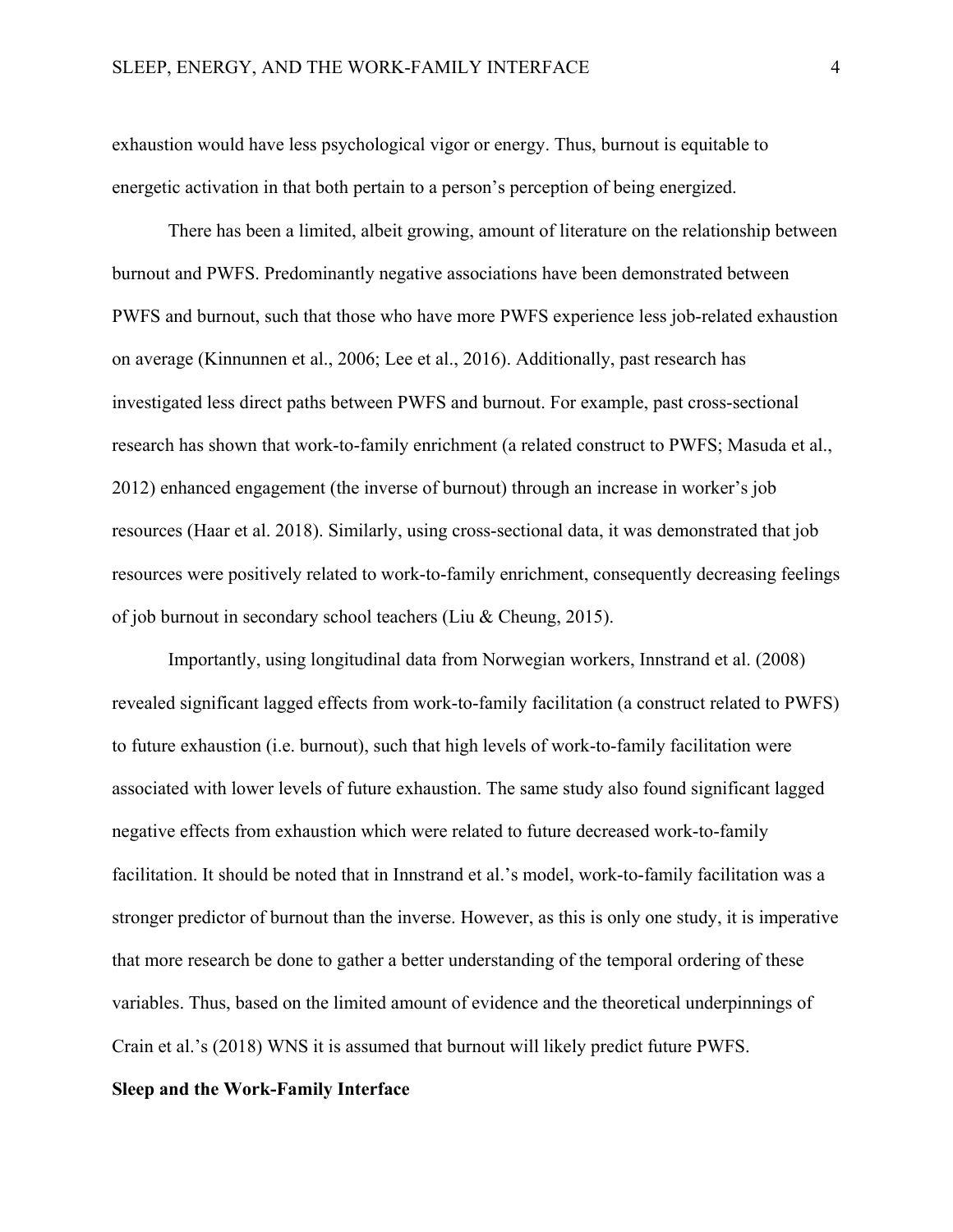There has been a large amount of cross-sectional research that focuses on the associations between sleep quality and work-family conflict. Past research on this topic has demonstrated negative associations between work-family conflict and sleep quality, such that those that experience more work-family conflict report worse overall sleep quality (see Buxton et al., 2016; Nylén, et al., 2007; Sekine et al.,2006). Moreover, using longitudinal data Jacobsen et al. (2014) found that more work-family conflict predicted sleep insufficiency after a 2-year time lag.

There has been less frequent research on the associations between sleep quantity and work-family conflict. Past cross-sectional research has demonstrated that both objective and subjective measures of sleep quantity are negatively associated with work-family conflict, such that those who experience more work-family conflict have shorter sleep durations (Crain et al., 2014). Similarly, it has been shown that increased work-to-family conflict (WTFC) and familyto-work conflict (FTWC) are both associated with low levels of sleep quantity (Eshak, 2019). Interestingly, Berkman et al., (2015) found that higher levels of family-to-work conflict was related to shorter sleep duration, but, higher work-to-family conflict was related with longer sleep duration. For many of these studies, sleep quality and quantity are often the investigated outcome variables – even if data is measured cross-sectionally (Crain et al., 2018). In contrast, using daily diary data, Lee et al. (2017) found that poorer sleep quality preceded more next-day work-to-family conflict, but did not find WTFC to predict nightly sleep quality. Using a mediation model, another study also found a similar temporal ordering with poor previous night sleep quality predicting more WTFC through decreased work productivity (Lawson & Lee, 2018). Thus, although there is evidence that the work-family interface has implications for future sleep, it is less clear whether sleep may be associated with future work-family interactions. Using Crain et al.'s (2018) WNS model, the current study will focus on the understudied "upstream"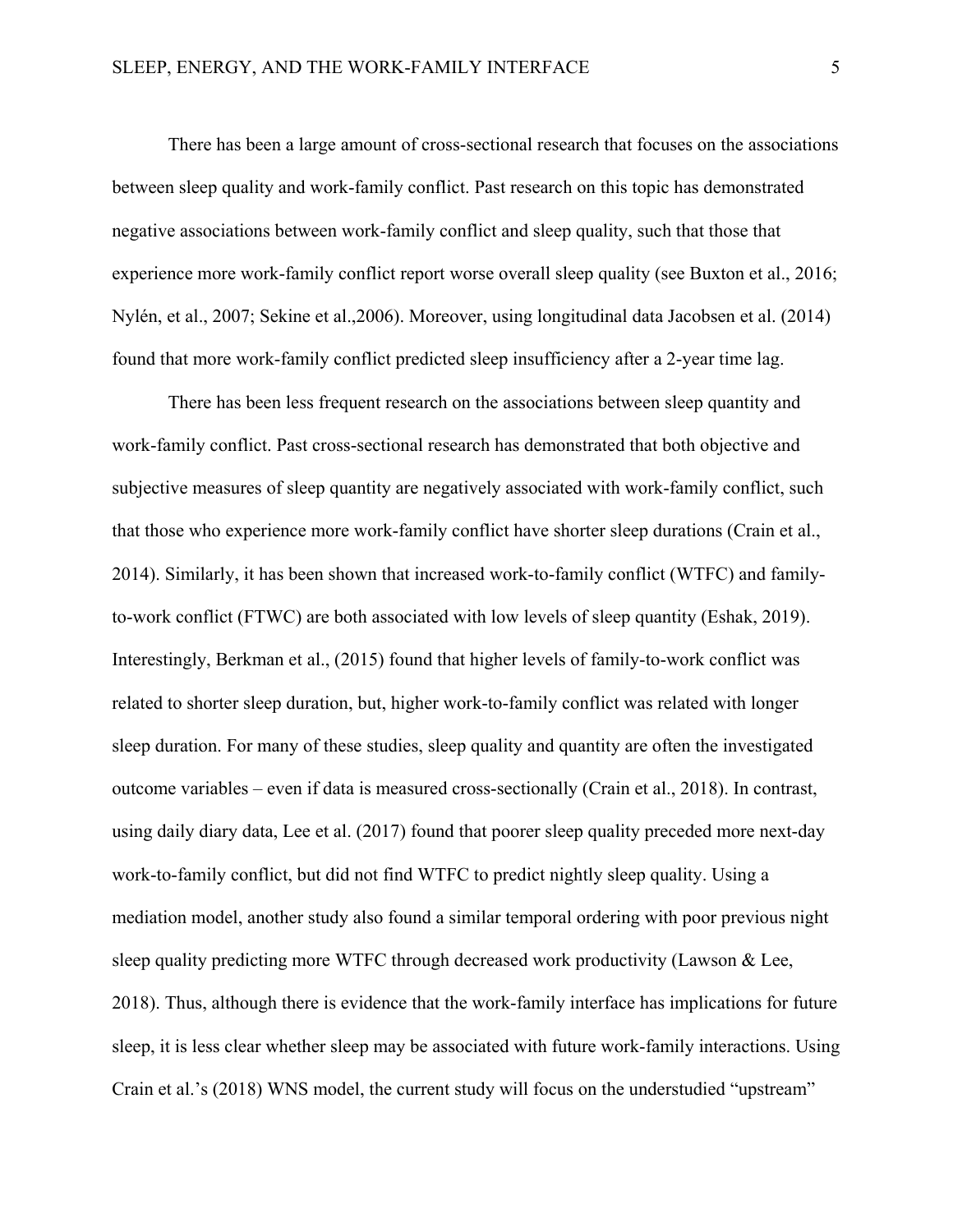effects of sleep on the work-family interface, rather than the "downstream" effects of the workfamily interface on future sleep.

Despite sleep and work-family conflict being well-studied, less research, however, has examined the associations between sleep quantity/quality and positive work-to-family spillover (Crain et al., 2018). Positive work-to-family spillover refers to the transfer of affects, values, skills, and behaviors from the work to the family domain (Edwards & Rothbard, 2000). For example, an employee in a positive mood at work may ultimately be in a better mood at home after the work day ends. This focus on the positive side of work-family spillover is important because it allows for a more complete picture of the occurrences between domains. That is to say, the positive perspective allows for the focus of individual strengths (i.e., potential) rather than weaknesses (e.g., impairment; Greenhaus & Powell, 2006). Specifically, the current study focuses in on the transfer of positive affect from work-to-family.

There has been a very limited amount of research on the topic of sleep and PWFS. The results from these studies are also largely mixed. Using cross-sectional data, Williams et al., (2006) found a positive association between positive family-to-work spillover and self-report sleep quality, such that those with better sleep quality experienced more positive family-to-work spillover on average. However, in the same study no significant association was found between positive work-to-family spillover and sleep quality. In slight contrast to these findings, using longitudinal data, Vedaa et al. (2016) found positive work-to-family spillover (but not positive family-to-work) to be a significant predictor of fewer insomnia symptoms after a 2-year period. Last, using cross-sectional data, Magee (2018) found no direct association between work-family enrichment and sleep quality, but did find that work-family enrichment was indirectly related to sleep quality via either a positive or negative hedonic balance.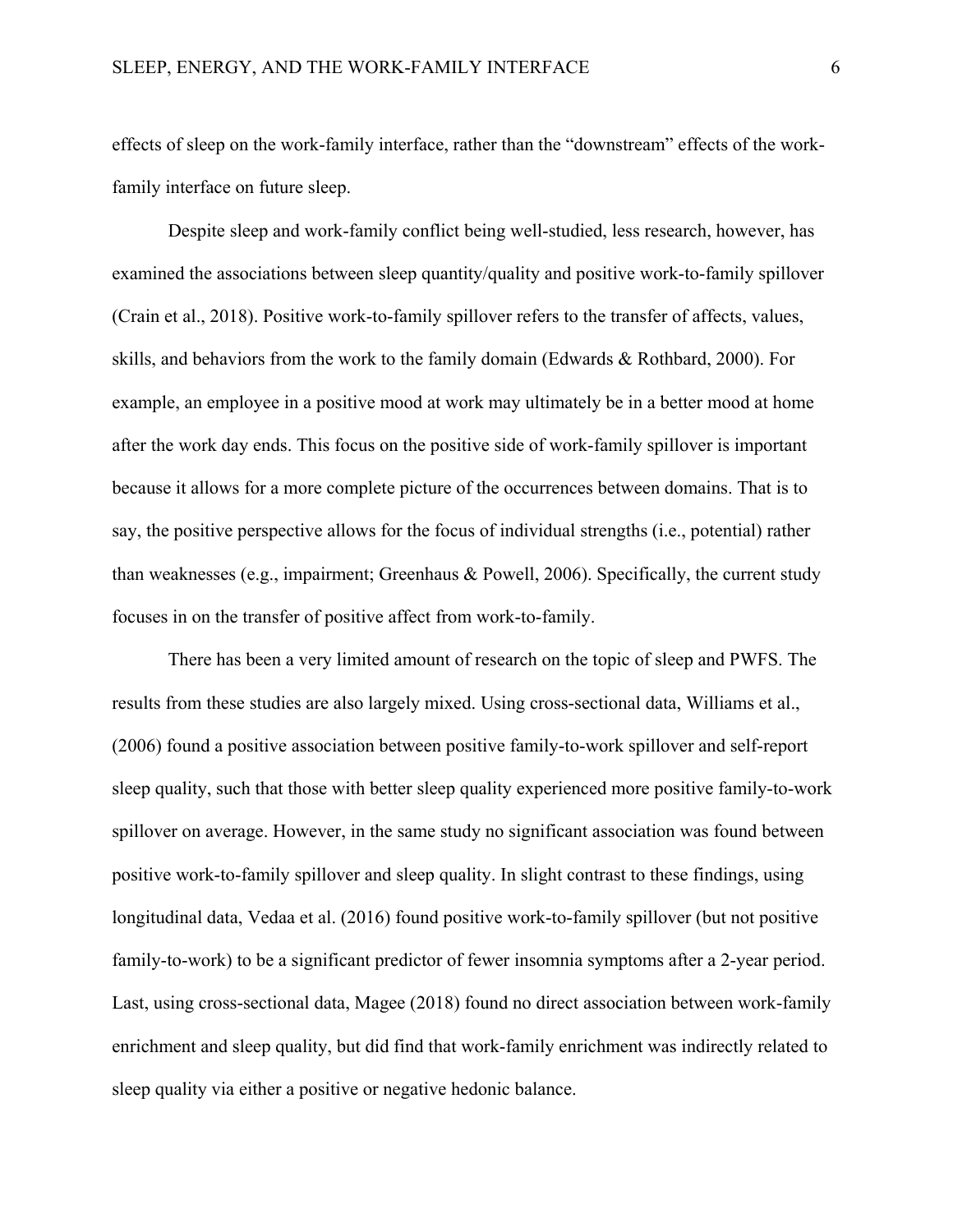#### **Present Study & Hypotheses**

Using a longitudinal sample of IT workers, the present study will examine both workplace burnout and sleep as a predictor of PWFS. This type of research is important in that it focuses on the understudied "positive psychology" portion of the work-family interface and its relation to sleep. As previously stated, the negative side of the interface (conflict) is well-studied, but only offers a limited view when examining how the work and family domains interact. Furthermore, the present study is one of the first within the positive work-family literature to examine both sleep and burnout simultaneously, as proposed by Crain et al.'s (2018).

Last, the present study uses longitudinal data compared to the cross-sectional nature of most previous studies, which only offer a snapshot of the phenomenon. This is important because research shows that sleep, burnout, and work-family processes are not static and can vary across time (Alarcon, 2011; Buysse et al., 2010; Lawson et al., 2014). For example, work assignments may change over time, and children grow older and require different types and level of care. This would likely have an impact on the patterns of associations between work-family variables. Thus, by using longitudinal data with multiple time points, environmental factors (e.g., assignments at work) and individual factors (e.g., gender) are controlled for.

The following predictions are based off of past research and Crain's (2018) WNS theory,

*Hypothesis 1:* It is hypothesized that burnout will be negatively associated with positive work-to-family spillover, such that on average, those that experience less burnout will have higher levels of PWFS.

*Hypothesis 2:* It is hypothesized that PWFS will significantly change over time.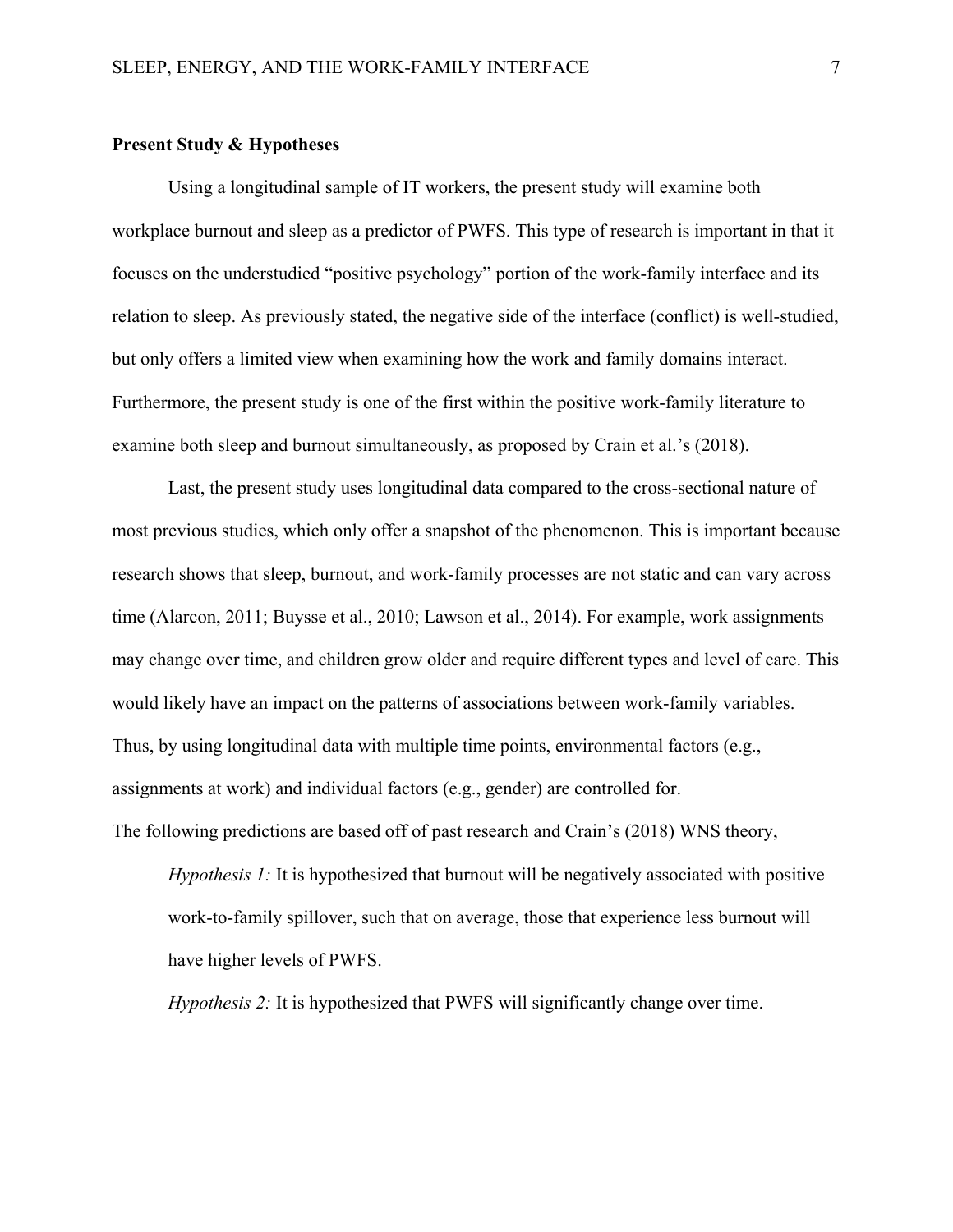*Hypothesis 3:* It is hypothesized that sleep quality and quantity will be positively associated with PWFS, such that on average, those with better sleep will have higher levels of PWFS.

#### **Method**

#### **Participants**

The present study used control group data from a larger longitudinal study designed to examine the effects of a workplace intervention on work, family, and health. Put forth by Work, Family, Health Network (WFHN), the aim of this intervention was to improve the health and wellbeing of information technology employees as well as their families by increasing familysupportive supervisor behaviors and employees' schedule control. The WFHN utilized a multisite, randomized controlled trial to investigate the intervention effects (see Bray et al., 2013 and King et al., 2012 for more information about the larger project).

The current study only used the control sample from the study because the intervention was designed to influence the variables of interest. The sample for the current project will include employees from a broad range of information technology positions, including software development engineer, IT project manager, IT analyst, etc. A total of 503 employees completed all waves (basline, 6-, 12-, and 18-month follow-ups) of the survey and actigraphy assessments (described below). After removing those in the intervention condition from the dataset and using partial completion data, there were a total of four hundred (*n* = 400; 150 female, 250 male) usable participants. The female to male distribution was expected given the population of IT workers. The average age of participants was  $45.33$  years (SD = 9.28). It should be noted that a large majority of participants (66.83%) identified as White with the remaining 33.17%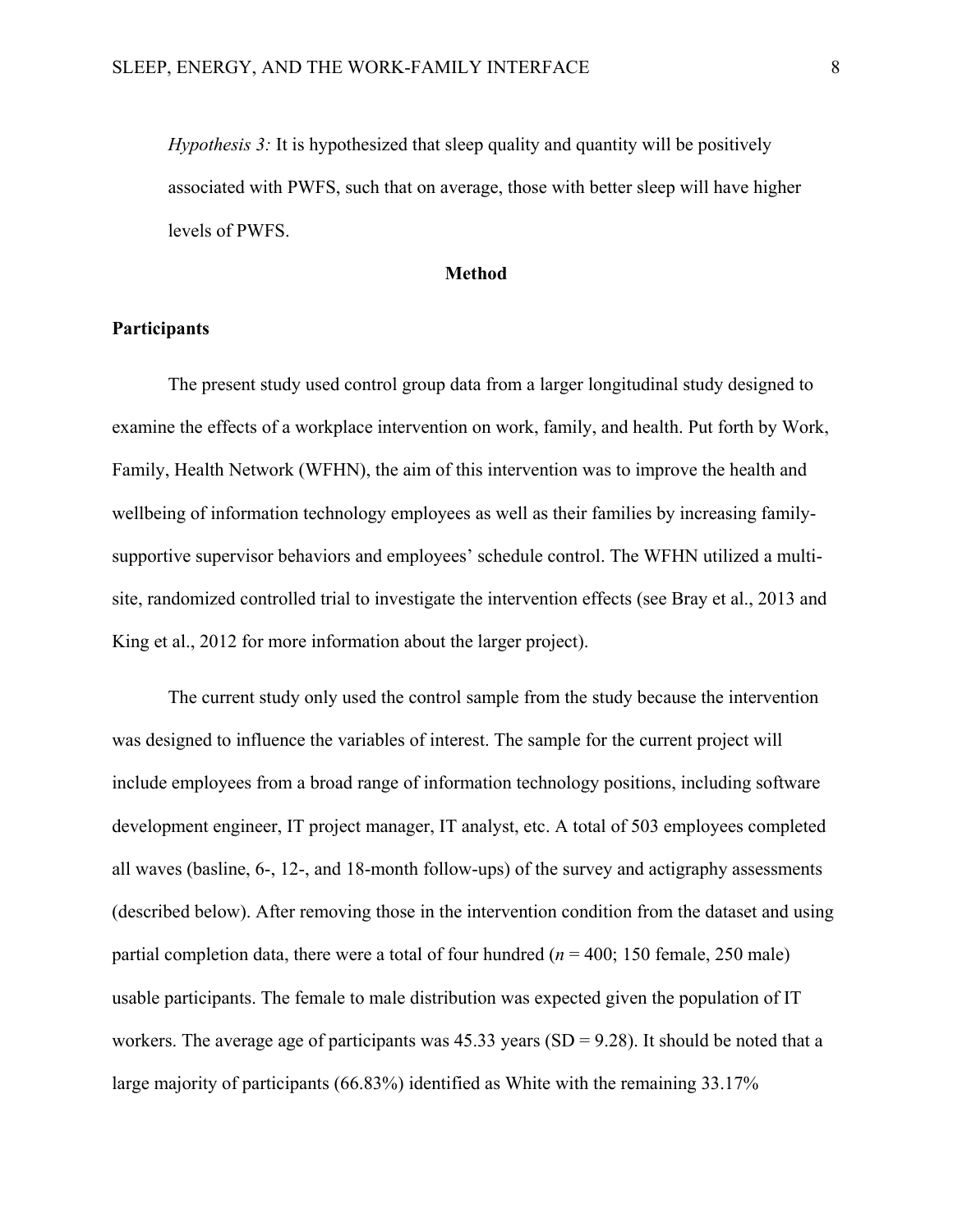identifying as nonwhite (e.g., Black, Asian, Hispanic, etc.). Furthermore, there were a range of different annual household incomes reported by participants in the larger study, but a large portion (25.9%) reported having an income of 150,000 or more. Problematically, as will be discussed later, a large portion (43.5%) of participants reported having no children in the home at least four days a week.

#### **Data Collection**

Data from the larger study was collected during paid company time. Computer assisted trained field interviewers collected data at four different time points: baseline (pre-intervention), 6-month, 12-month, and 18-month follow-ups. During the 60-minute worksite interviews, demographic, workplace, family, and health information were collected. For each completed wave, participants were compensated with \$20. Following the completion of the personal interview, actigraphy watches were introduced and explained to the participants. The purpose of these watches was to collect objective sleep data. Those that agreed to wear the sleep monitor ( Spectrum, Respironics-Phillips, Murrysville, PA) were instructed to keep the watch on their nondominant wrist for a week only taking it off under circumstances that the watch could be damaged (e.g., excessive impact or extreme temperatures; Crain et al., 2019). Those that took part in the actigraphy portion of the study gained an additional \$20 per wave, totaling \$40 per wave for both the interview and the actigraphy process at each assessment (baseline, 6-month, 12-month, and 18-month).

#### **Measures**

In line with recommendations from Crain et al. (2018), measures of both sleep quality and quantity were included as they are distinct constructs that are crucial to resource mechanisms (i.e., burnout). In line with recommendations from Crain et al. (2019), both objective and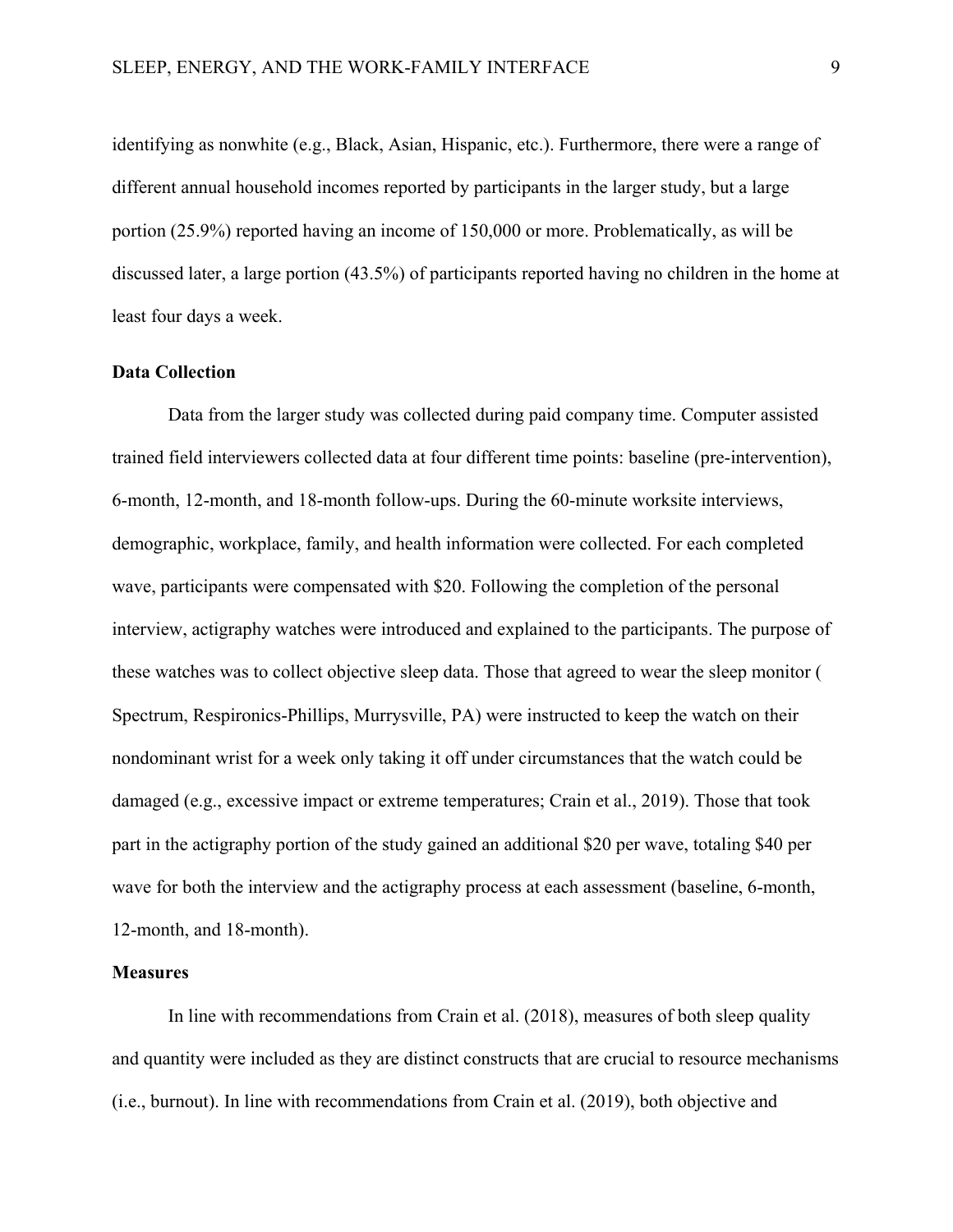subjective measures were used, as it is the case that objective actigraphy data is less influenced by common method bias, but cannot fully capture all aspects of sleep quality (e.g., sleep insufficiency).

#### *Sleep Quality*

**Objective Sleep Quality.** The measure of objective sleep quality will utilize a previously established method by Crain et al. (2019) that uses actigraphy sleep data: wake after sleep onset (WASO). In the present study, WASO is the average amount of time (minutes) spent awake during nighttime sleep. Still in line with Crain et al. (2019), the present study also accounted for valid days by calculating WASO as the total amount of wake time divided by the number of valid days. Therefore a final WASO average was calculated for each wave, allowing it to be analyzed in a longitudinal manner.

Of note, a recording was counted as invalid if the watch device had a malfunction resulting in consistent false activity or if the data could not be recovered from the device. Furthermore, individual days could be counted as invalid if a watch error occurred (e.g., battery failure) or if the participant did not adhere to given actigraphy procedure for that day (e.g., keeping the watch off for more than 4 hours during a day). As suggested by Olson et al. (2015), and consistent with Crain et al. (2019), participants were only included in the current studies' analyses if they had 3 or more valid days that could be accounted for. Past validation research that compared actigraphy to the gold standard of sleep research (i.e., polysomnography) found that actigraphy produces highly accurate estimates of WASO when wake time < 30 min., but tends to overestimate when wake time  $> 30$  min. (Marino et al., 2013). This is a limitation specific to WASO.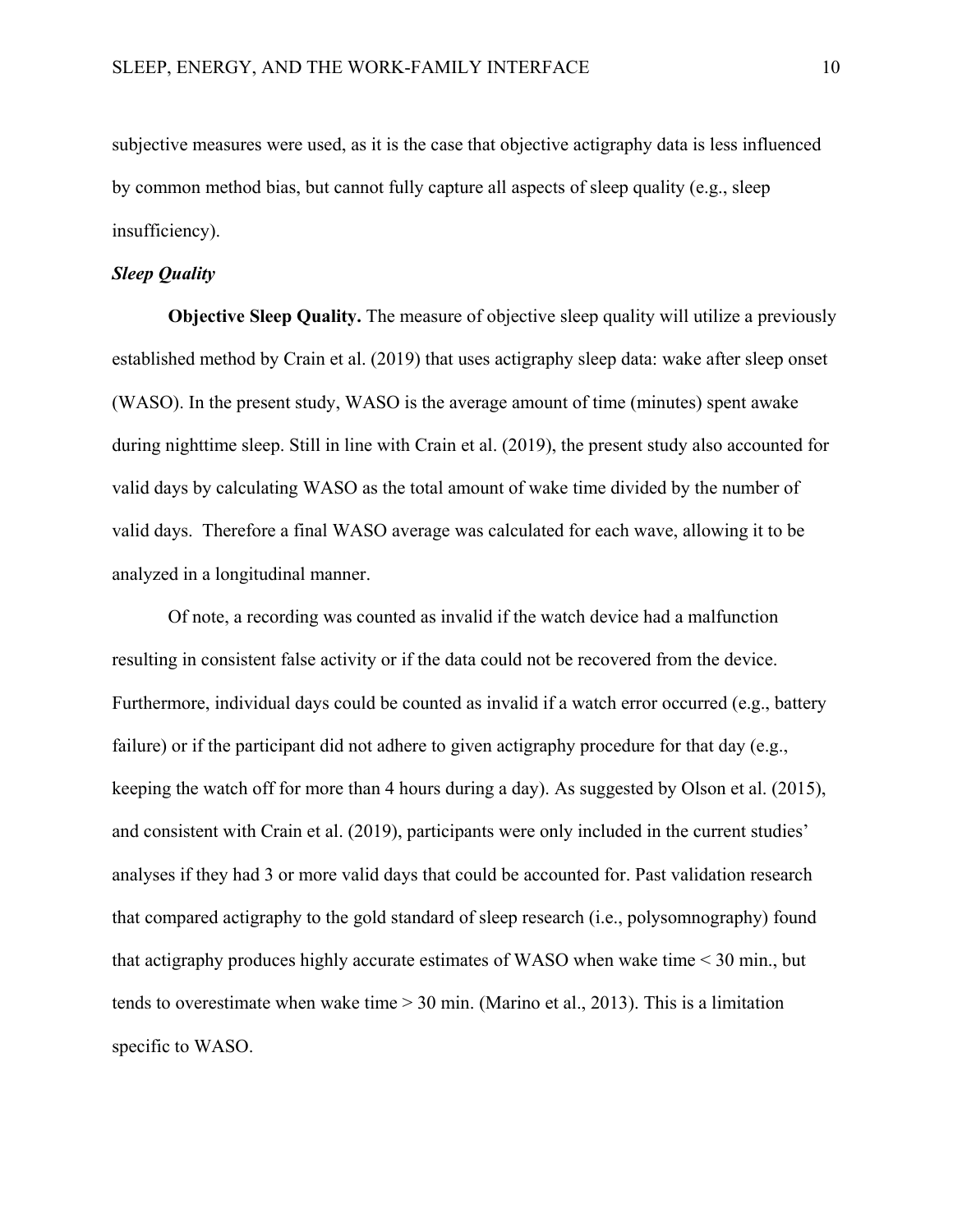**Subjective Sleep Quality.** The subjective sleep quality was measured using a combination of self-report sleep insufficiency (1 question) and insomnia symptom (2 question) related questions. Specifically, the three questions were selected from the full Pittsburgh Sleep Quality Index (PSQI; Buysse et al., 1989) that was administered during data collection. See appendix A. Past research has commonly used this combination of items from the PSQI to represent subjective sleep quality (see Buxton et al., 2016; Crain et al., 2019). Furthermore, the following Cronbach's alphas were calculated for each of the waves in the current study: baseline (*α* = -.17), 6-month (*α* = -.15), 12-month (*α* = -.35), 18-month (*α* = -.40).

**Sleep Insufficiency.** To measure sleep insufficiency the participants were asked "How often during the past four weeks did you get enough sleep to feel rested upon waking up." This item was measured on a 5-point Likert scale ranging from 1 (*never*) to 5 (*very often*). These items were reversed scored, thus higher scores were indicative of great sleep insufficiency.

**Insomnia Symptoms.** To measure insomnia symptoms participants were asked "During the past four weeks, how often could you not get to sleep within 30 minutes?" and "During the past four weeks, how often did you wake up in the middle of the night or early morning?" These items were measured on a 4-point Likert scale ranging from 1 (*never*) to 4 (*three or more times a week*). The average score of these questions was then taken as the total insomnia symptom score, with higher scores indicating more frequent insomnia experiences.

#### *Sleep Quantity*

**Objective Sleep Quantity.** The measure of objective sleep quantity will be from the actigraphy sleep data. Actigraphy data have shown to be both reliable and valid (Ancoli-Israel et al., 2003; Marino et al., 2013). Specifically, in line with Crain et al. (2019, p. 186), total sleep time was computed as "the average amount of sleep attained per day in minutes (including naps)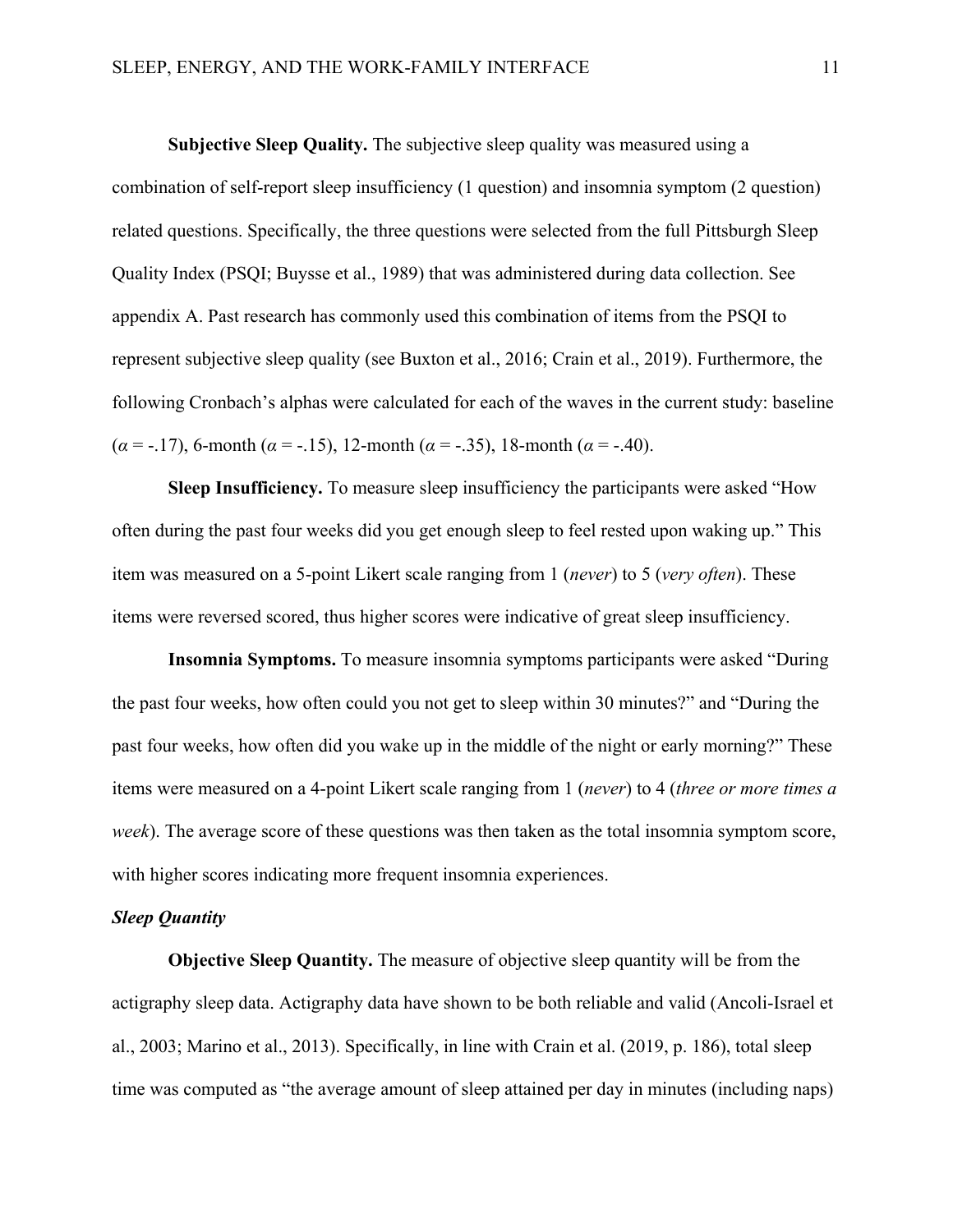over the course of the study…divided by total number of valid days." Similar to the objective measure of sleep quantity, this allowed an average sleep time to be calculated for each of the different waves. Furthermore, the same variable of valid days that was used to calculate the objective sleep quality was also used to calculate the objective sleep quantity. For rules related to valid days, review the section on objective sleep quality.

#### *Workplace burnout*

The emotional exhaustion subscale of the Maslach Burnout Inventory (MBI; Maslach & Jackson, 1986) was used to assess participant's workplace burnout. The subscale administered consisted of three questions with responses ranging from 1 (*everyday*) to 7 (*never*). An example question is "You feel emotionally drained from you work. How often do you feel this way?" (See appendix B for the entire scale). Item scores were averaged together, and higher scores were indicative of more human energy resources. Past research has found the emotional exhaustion subscale of the MBI to be adequately valid (Rafferty et al., 1986). Additionally, in a metaanalysis, it was found that the emotional exhaustion subscale of the MBI has demonstrated consistent coefficient alpha estimates of .80 or higher across numerous other studies (Wheeler et al., 2011). Furthermore, the following Cronbach's alphas were calculated for each of the waves in the current study: baseline ( $\alpha$  = .84), 6-month ( $\alpha$  = .91), 12-month ( $\alpha$  = .92), 18-month ( $\alpha$  = .95).

#### *Positive work-to-family spillover*

PWFS was measured using the affective subscale of the Multidimensional Scale of Perceived Work-Family Positive Spillover (Hanson et al., 2006). This is a 4-item subscale with responses ranging from 1 (*strongly agree*) to 5 (*strongly disagree*). An example question is "When things are going well at work, your outlook regarding your family or personal life is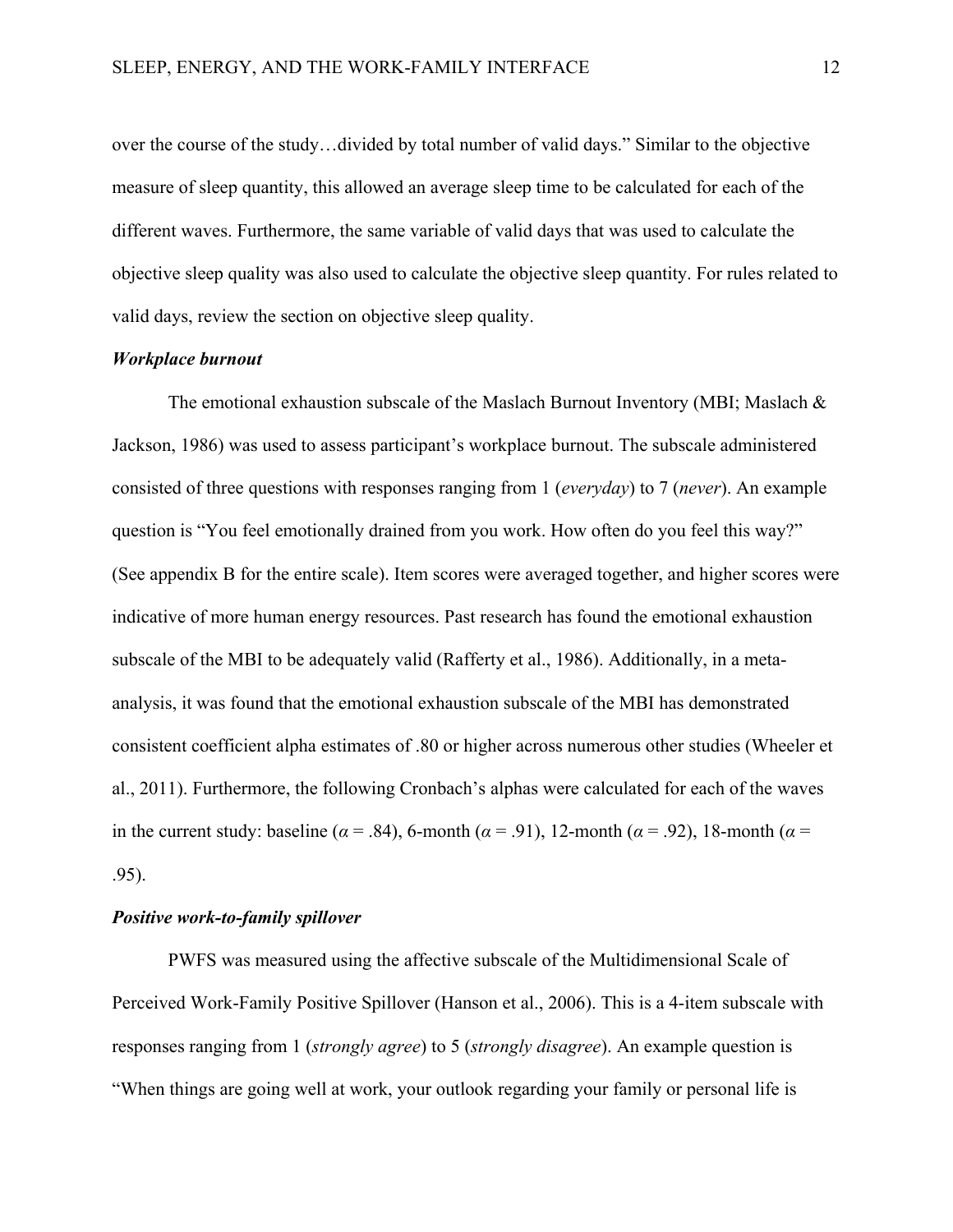improved." (See appendix C for the scale). Item scores were averaged together, and higher scores are indicative of more PWFS. The subdimensions of this scale have been shown to have good reliability with Cronbach's alpha for this measure being between 0.90 and 0.93 (Hanson et al., 2006). This subscale has also been shown to have adequate dimensionality and internal consistency as well as criterion validity (Hanson et al., 2006). Furthermore, the following Cronbach's alphas were calculated for each of the waves in the current study: baseline ( $\alpha$  = .86), 6-month ( $\alpha$  = .90), 12-month ( $\alpha$  = .88), 18-month ( $\alpha$  = .92).

#### **Analytic Strategy**

The current study will utilize hierarchical linear modeling (HLM) to conduct a longitudinal analysis of the research questions. That is, time, burnout, and sleep quality/quantity (both objective and subjective) will each be used as predictors of the outcome variable—positive work-to-family spillover. For this longitudinal HLM analysis, waves (baseline, 6-month followup, 12-month follow-up, 18-month follow-up) were nested within participants.

The analytic strategy for the current study consisted of several steps. First, as described above, totals were calculated for each of the variables of interest. For example, sleep time was calculated as the total amount of sleep attained per day throughout the study, divided by the total amount of valid days registered by the actigraphy watch. Following this, a null model was created using PWFS as the outcome variables. The null model was used as a starting point for all model comparisons. Next, to test the above hypotheses, model 1 was created to predict PWFS from workplace burnout, time, sleep quality, and sleep quantity. Last, for exploratory purposes, a third a final model was created (model 2). This model added demographic predictors to model 1. That is, the time invariant variables (i.e., gender and level of education) were included as predictors of PWFS. These variables were added as predictors to answer the call of Edwards and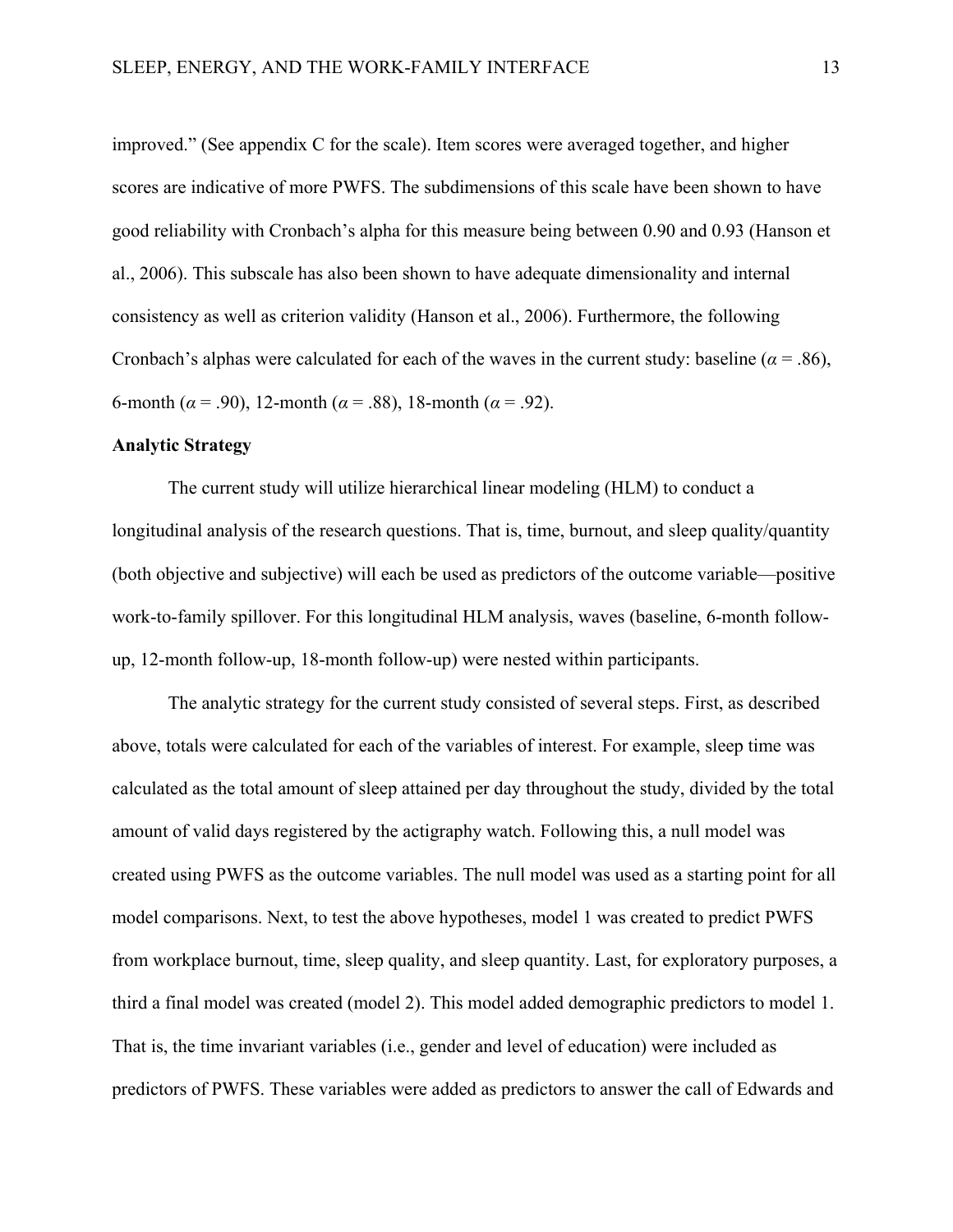Rothbard (2000) to better understand the impacts of individual differences (e.g., gender and gender roles) on linking mechanisms. Despite this call, there has been a lack of research examining gender and WFPS (Straub et al., 2019). Additionally, no empirical research was found on the connections between level of education and PWFS. Thus, the current study included these variables for exploratory reasons. Importantly for model comparisons, each model was nested within the subsequent model. That is, the null model was nested within model 1, and model 1 was nested within model 2. Using a nested structure such as this allows for the use of the Chi squared deviance test to be used for model comparisons. For the specific formulas of each model, see figure 2.

 Interestingly, model 1 included only time varying covariates, whereas model 2 included both time varying and time invariant covariates. In other words, model 1 included predictors (e.g., burnout) that varied along with the measurement occasion (i.e., measured at each wave). In contrast, the time invariant variables (e.g., education) added in model 2 were only measured at the baseline data collection period. Thus, all time varying covariates were considered level-1 predictors (measurement level) and all time invariant covariates were considered to be level-2 predictors (participant level).

#### **Results**

 Table 1 introduces the correlations of the fixed effects as well as the descriptive statistics of the study variables. All correlations between variables were relatively small (between .01 and .26).

 To test the above hypotheses, a null model and two random intercepts hierarchical linear models conducted. That is, coefficient estimates, t-values, and model fit indices were calculated. All of the aforementioned inferential statistics can be found in Table 2. Based on a model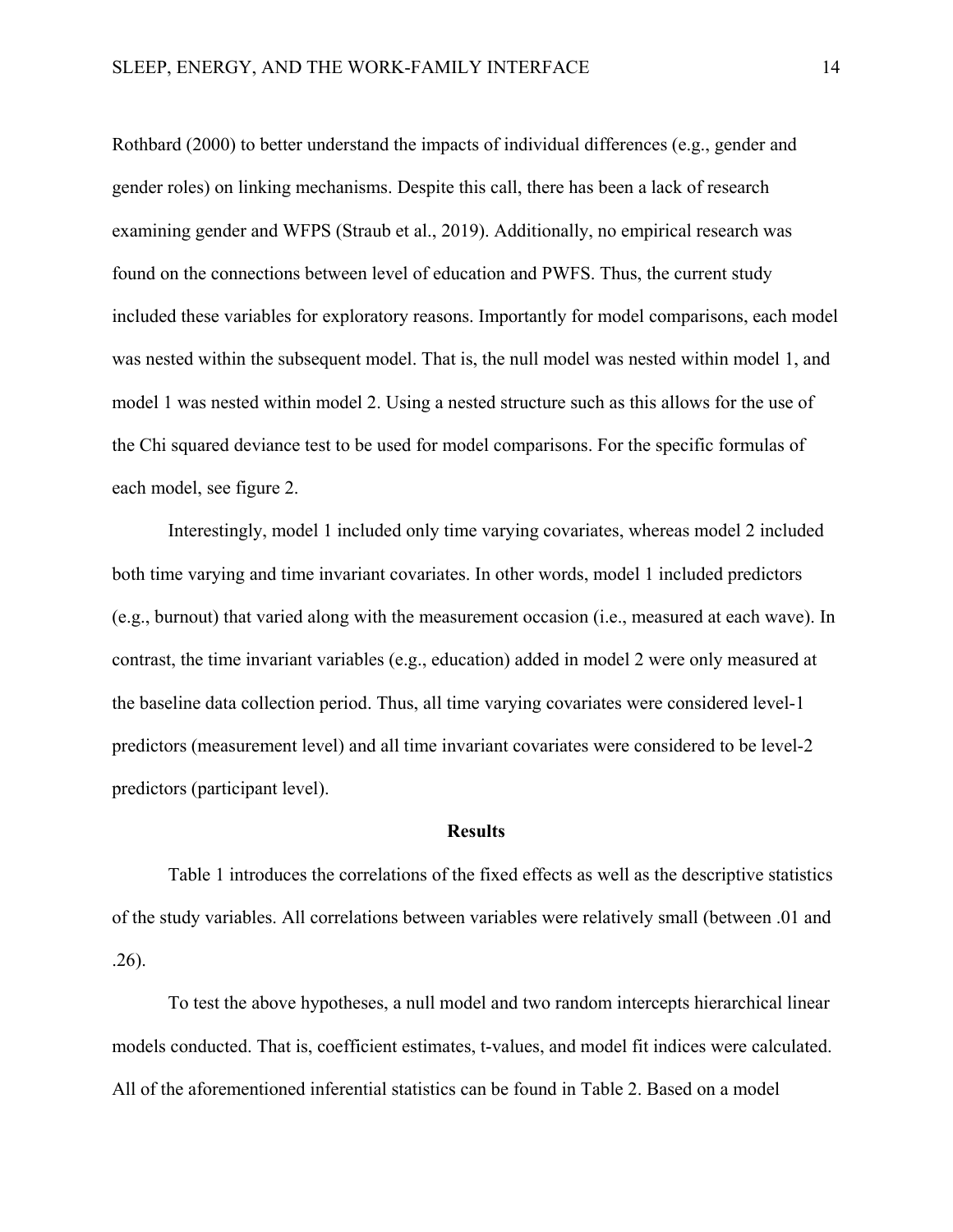comparison statistics, model two ( $\chi^2$  = 9.72) was the significantly ( $p$  < .01) best fitting model to the data. This would imply that the addition of demographic variables likely significantly added to the prediction of PWFS. As indicated in Table 2, the model two results demonstrate that both time ( $\beta$  = -0.03, *t* = -2.67) and workplace burnout ( $\beta$  = 0.05, *t* = 4.17) were significant predictors of PWFS. In contrast to hypothesis 1, more workplace burnout was predictive of more PWFS. Interestingly, none of the sleep variables in this model were predictive of PWFS. In line with prediction of significant change from hypothesis 2, time being a significant predictor of PWFS suggest that as time continued, PWFS decreased.

As is indicated in Table 2, the model 2 results demonstrated that both gender ( $\beta$  = 0.13, *t*  $= 2.52$ ) and level of education ( $\beta = 0.11$ ,  $t = 2.33$ ) were significant predictors of PWFS. Thus, being male was predictive of having more PWFS. Furthermore, having a higher levels of education were predictive of having more PWFS.

#### **Discussion**

The present study set out to examine the relationships between sleep, positive workfamily spillover, and emotional burnout over time. Although created based on previous research, the findings of the current study did not support the core hypotheses. For the most part, the findings are in contrast to that of previous research. Although, being one of the first studies to attempt longitudinal effects, the findings are still useful for informing future research on the topic of positive work-family linking mechanisms. First, the lack of significant relationship between PWFS and the sleep variables are in line with the mixed results of a past positive workfamily linking mechanism literature. For example, Magee (2018) found no direct association between work-family enrichment and sleep quality. In contrast, Williams et al. (2006) did find an association between positive family-to-work spillover and sleep quality. There are two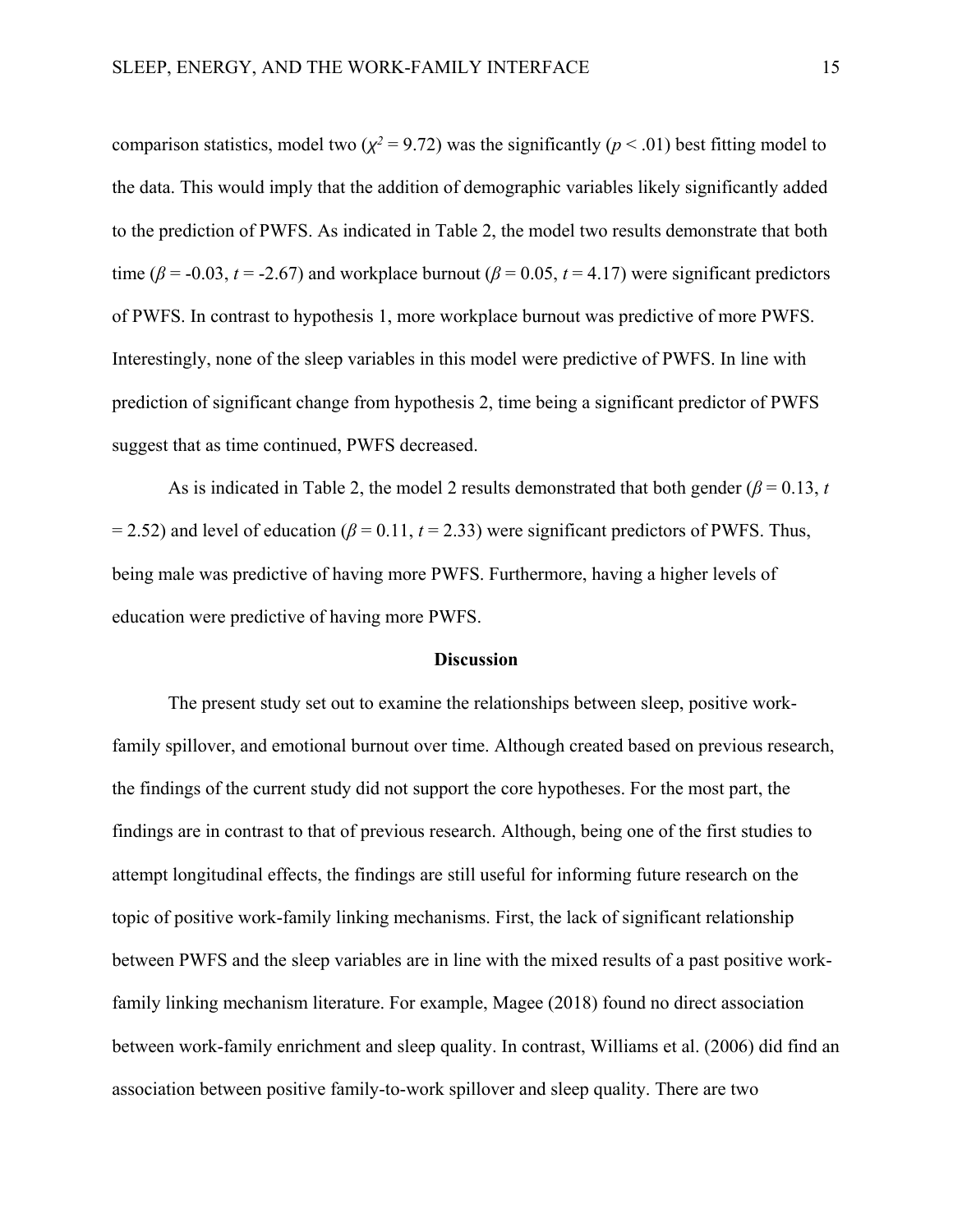reasonable explanations for these null results. First, only linear relationships were measured in the current study. This could explain the lack of findings in that the relationship does not match a linear path and in actuality is cyclical. Second, interactions were not included in the current study, which if included, could find a significant relationship. For example, an interaction between gender and sleep variables. Thus, it is clear that the associations between sleep and positive work-family spillover is still not well understood, and future research is still needed.

 Second, the current study found that workplace burnout was a significant predictor of PWFS. However, the current finding was in the opposite direction of the majority of past research. In other words, it was found that having increased burnout was predictive of having more PWFS. This finding is interesting considering past research has primarily demonstrated that those with decreased burnout had more PWFS on average (Kinnunnen et al., 2006; Lee et al., 2016). This finding could potentially be explained by the longitudinal nature of the current study. That is, the current study examined the effects of burnout on PWFS over time. This could suggest that the relationship between burnout and PWFS is much more flexible and prone to change over time than once expected. Thus, more research is needed to flush out the true relationship between burnout and PWFS over time.

Third, the current study found that time was a significant predictor of PWFS. Given that work-family processes are not static across time (Lawson et al., 2014), this finding was expected. The current paper demonstrated that time continuing was predictive of less PWFS. This would suggest over the course of year and half, PWFS decreased on average for participants. Moreover, this finding is interesting because it would suggest the potential for PWFS to decrease with age. Although, this assumption isn't fully supported given the relatively short time frame that the data was collected in. That is, the current study only used an 18 month time span and also modeled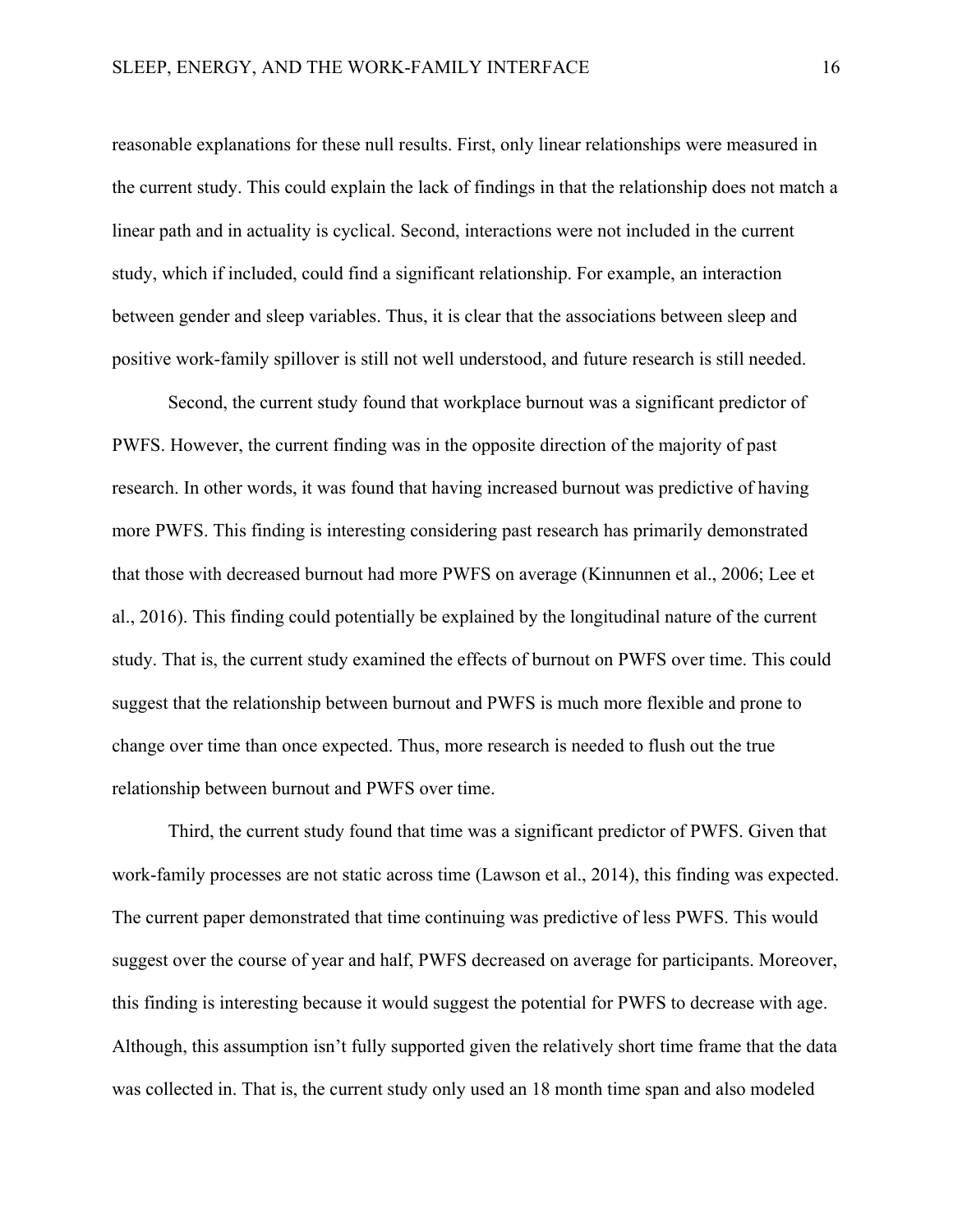linear change. It is quite possible that the relationship is cyclical in that time impacts PWFS in an on-again/off-again manner. The effects of aging on PWFS should be considered as a path for future research.

Last, the current study found that both education and gender were associated with PWFS. Although these variables were not included in the original hypotheses, the findings are still interesting and interpretable. First, the relationship with gender could possibly be explained by traditional gender roles between men and women. That is, women could feel more responsibility for managing family affairs, and thus could have worse PWFS experience as they are interacting with the family more often. Second, the relationship with education could possibly be explained by the correlation between education and better work benefits. For example, higher paying positions may have access to daycare and thus feel less pull from family. This could make the relationship between work and family easier and as a result more positive in nature.

This research primarily contributes to the literature in three different ways. First, as previously discussed in depth, this research examined the understudied positive side of workfamily linking mechanisms. Second, this research used longitudinal data giving one of the first looks into the lasting relationships between burnout and sleep on PWFS. Indeed, the current study demonstrated that many of these effects may be found in cross-sectional research, but not as long lasting as we might have once believed. Finally, this research answers Crain et al.'s (2018) call for holistic research to better understand the collective effects of human energy, sleep, time, and work-family mechanisms. This research was one of the few studies to investigate the upstream effects of the model and can help guide future research.

Although it is our belief that the present study makes a number of contributions, as with any research design, it does not go without limitations. First, the current study was not able to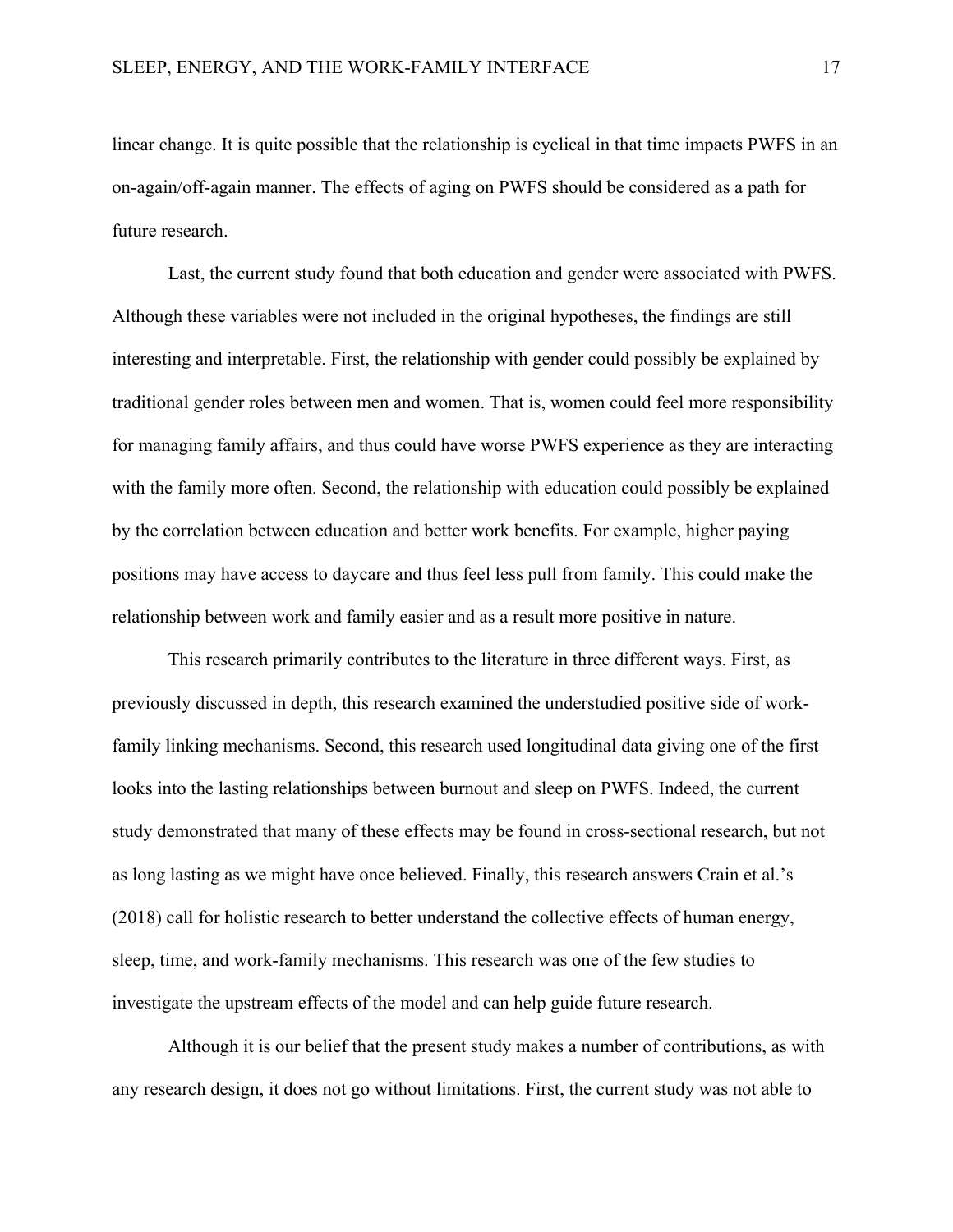use the desired statistical procedures that would be required to fully test Crain et al.'s (2018) proposed model. That is, the upstream portion of the WNS model essentially suggests that sleep impacts future energy which in turn impacts future PWFS. However, due to limitations with the sample size, the current study was only capable of predicting future PWFS from sleep and burnout, separately.

Another major limitation in the current study was the measure of the dependent variable, PWFS. One specific item on the PWFS questionnaire could be considered problematic when considering participants that do not have a direct family. The question that asked participants to rate how often "Having a good day at work allows you to feel positive with your family" could be consider confusing for workers without direct family or that do not actively participate in family activities. In fact, 43.5% reporting having zero children in the house. Childcare responsibilities could explain some of the findings in that it is a core component of family responsibilities and could be more taxing on those with children. Although this might seem like a minor flaw, it could have major impacts on the final results of the study.

Third, the present study did not directly investigate specific changes in the variables between each of the time points, but rather focused on the averages across time. Thus, important details or impacts that could occur on a more micro level could have been overlooked. Last, the sample used for the current study had an average household income that exceeds that of the national average, suggesting that the SES of the sample was higher than the average population. Thus, the generalizability of the findings to the general population could be hindered.

We believe this research has several direct implications for future research as well. First, the current study investigated the human energy portion of the WNS framework on PWFS, but it did not investigate other portions such as free time. Future research should consider a more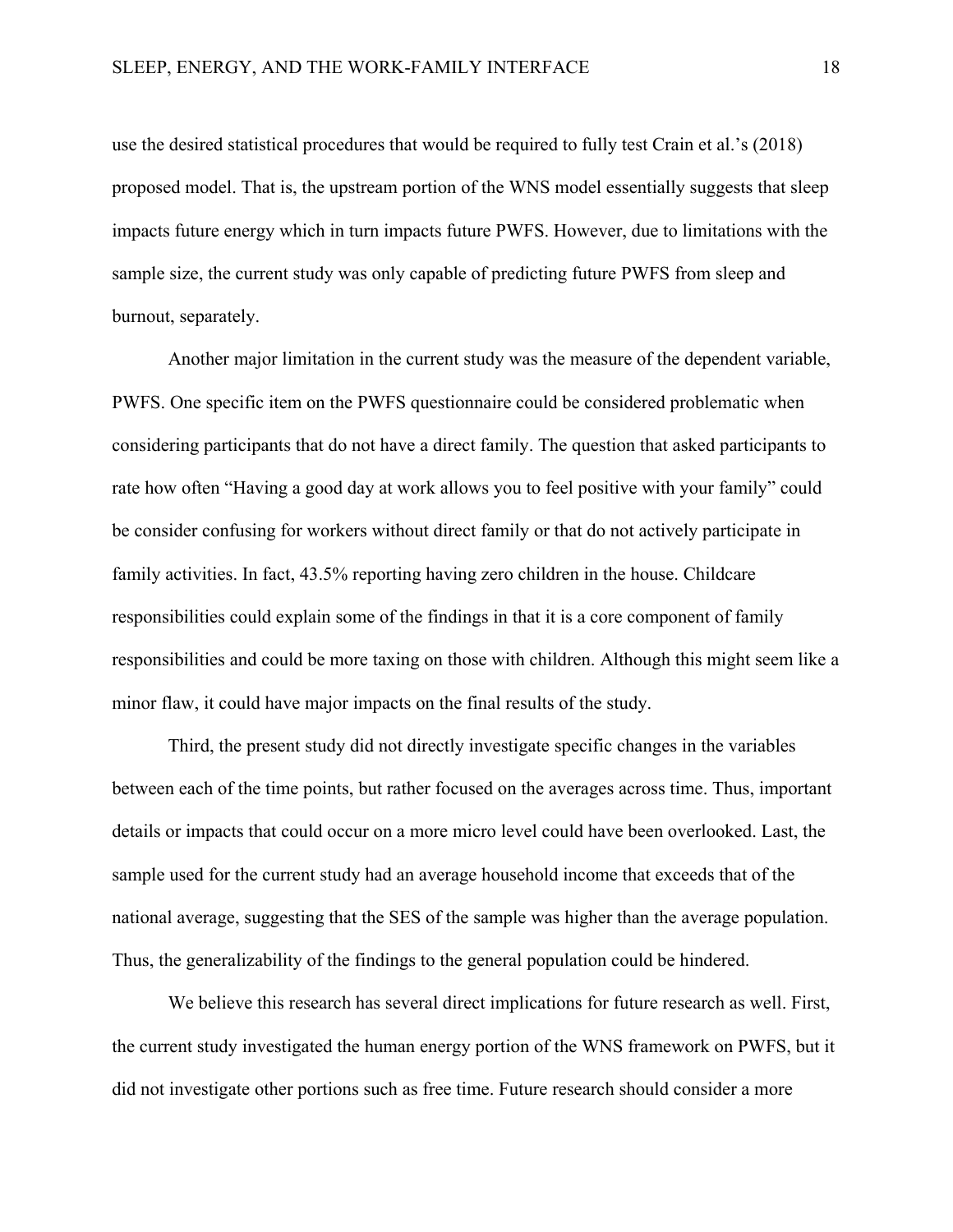including the impacts of sleep on free time and energy simultaneously. Furthermore, as previously mentioned, the current study was unable of investigating the direct temporal ordering of effects that were proposed by Crain et al. (2018). Future research should considering setting up a sufficient amount of participants to be able to investigate the exact questions proposed in the WNS framework. That is, sleep impacts energy, which in turn impacts PWFS. Finally, this study was one of the first to investigate the effects of burnout and sleep on PWFS. However, given the number of different positive linking mechanisms found in work-family interface literature (e.g., work-family enrichment or work-to-family facilitation; Edward & Rothbard, 2000), future research should consider integrating these constructs into the WNS model. Although these constructs are similar to PWFS, they are unique and thus may interact with burnout and sleep differently.

#### **Conclusion**

 The present study offered a unique first glimpse at using the WNS model is relation to the positive portions of the interactions between work and family. We drew from work-family interface theory to demonstrate and explain the impacts of burnout, sleep, and time on PWFS. Indeed, we demonstrated that both time and burnout were predictive of future PWFS. Although the direction of these effects was unpredicted, they still offer important insight into how these variables may interact with PWFS. Thus, it is our hope that this study sheds some light on these factors and spurs future research on the understudied positive side of the work-family interface research.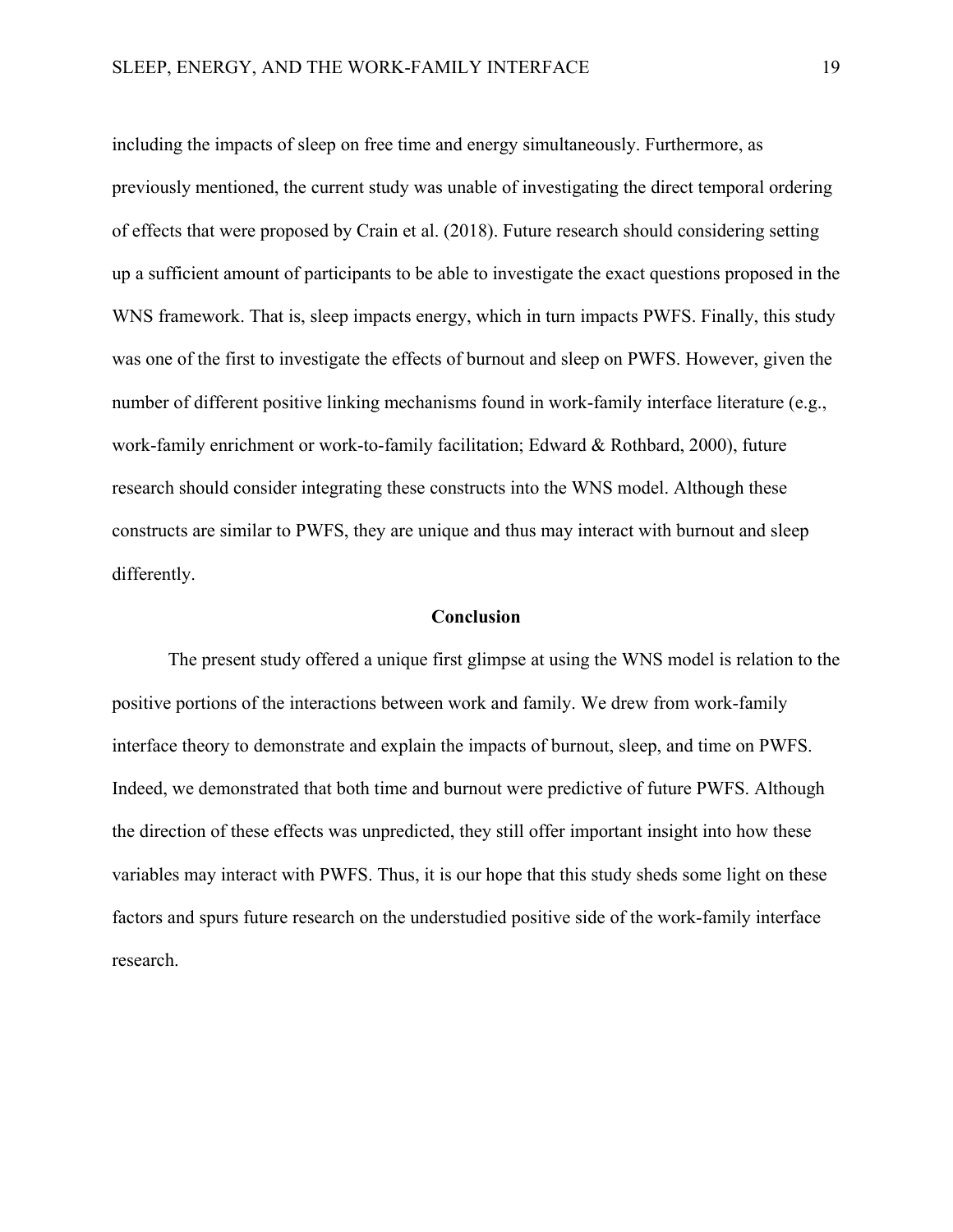#### **References**

- Alarcon, G. M. (2011). A meta-analysis of burnout with job demands, resources, and attitudes. *Journal of Vocational Behavior, 79*(2), 549–562. https://doiorg.proxy.bsu.edu/10.1016/j.jvb.2011.03.007
- Ancoli-Israel, S., Cole, R., Alessi, C., Chambers, M., Moorcroft, W., & Pollak, C. P. (2003). The role of actigraphy in the study of sleep and circadian rhythms. *Sleep: Journal of Sleep and Sleep Disorders Research, 26*(3), 342–392. [https://doi](https://doi-org.proxy.bsu.edu/10.1093/sleep/26.3.342)[org.proxy.bsu.edu/10.1093/sleep/26.3.342](https://doi-org.proxy.bsu.edu/10.1093/sleep/26.3.342)
- Berkman, L. F., Liu, S. Y., Hammer, L., Moen, P., Klein, L. C., Kelly, E., Fay, M., Davis, K., Durham, M., Karuntzos, G., & Buxton, O. M. (2015). Work-family conflict, cardiometabolic risk, and sleep duration in nursing employees. *Journal of occupational health psychology, 20*(4), 420–433.<https://doi.org/10.1037/a0039143>
- Berkman, L. F., Liu, S. Y., Hammer, L., Moen, P., Klein, L. C., Kelly, E., Fay, M., Davis, K., Durham, M., Karuntzos, G., & Buxton, O. M. (2015). Work–family conflict, cardiometabolic risk, and sleep duration in nursing employees*. Journal of Occupational Health Psychology, 20*(4), 420–433. https://doi-org.proxy.bsu.edu/10.1037/a0039143
- Bray JW, Kelly EL, Hammer LB, Almeida DM, Dearing JW, King RB, Buxton OM. [An](https://workfamilyhealthnetwork.org/publications/integrative-multilevel-and-transdisciplinary-research-approach-challenges-work)  [integrative, multilevel, and transdisciplinary research approach to challenges of work,](https://workfamilyhealthnetwork.org/publications/integrative-multilevel-and-transdisciplinary-research-approach-challenges-work)  [family, and health.](https://workfamilyhealthnetwork.org/publications/integrative-multilevel-and-transdisciplinary-research-approach-challenges-work) *RTI Press.* 2013; March.
- Brummelhuis, L. L., & Bakker, A. B. (2012). A resource perspective on the work–home interface: The work–home resources model. *American Psychologist, 67*(7), 545–556. <https://doi-org.proxy.bsu.edu/10.1037/a0027974>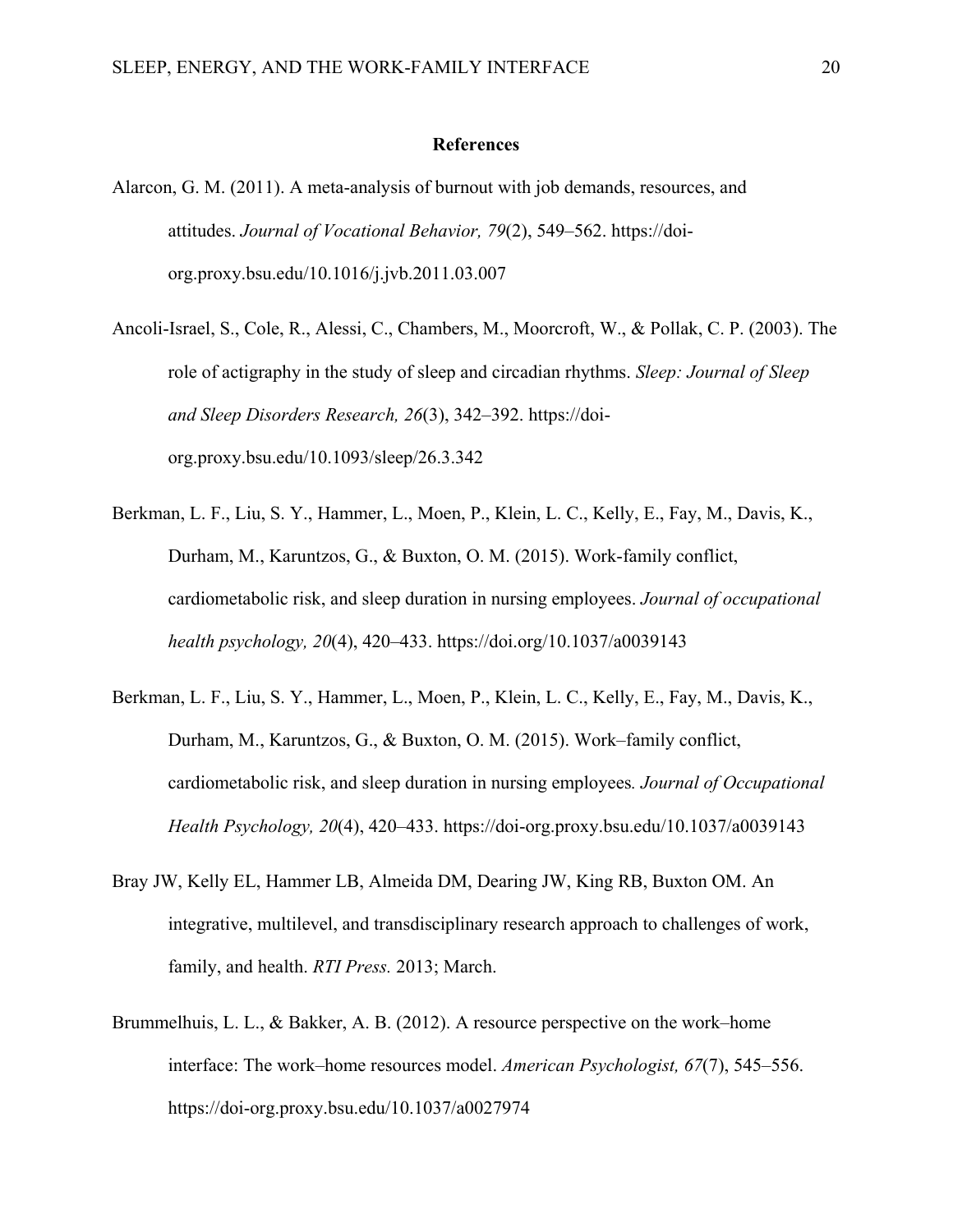- Buxton, O. M., Lee, S., Beverly, C., Berkman, L. F., Moen, P., Kelly, E. L., Hammer, L. B., & Almeida, D. M. (2016). Work-family conflict and employee sleep: Evidence from IT workers in the Work, Family and Health Study. Sleep: *Journal of Sleep and Sleep Disorders Research, 39*(10), 1871–1882. [https://doi](https://doi-org.proxy.bsu.edu/10.5665/sleep.6172)[org.proxy.bsu.edu/10.5665/sleep.6172](https://doi-org.proxy.bsu.edu/10.5665/sleep.6172)
- Buysse, D. J., Cheng, Y., Germain, A., Moul, D. E., Franzen, P. L., Fletcher, M., & Monk, T. H. (2010). Night-to-night sleep variability in older adults with and without chronic insomnia. *Sleep medicine, 11* (1), 56–64. https://doi.org/10.1016/j.sleep.2009.02.010
- Buysse, D.J., Reynolds, C.F., Monk, T.H., Berman, S.R., & Kupfer, D.J. (1989). The Pittsburgh Sleep Quality Index (PSQI): A new instrument for psychiatric research and practice. *Psychiatry Research, 28*(2), 193-213.
- Centers for Disease Control and Prevention. (2014). Behavioral risk factor surveillance system survey data. Atlanta, GA: U.S. Department of Health and Human Services, Centers for Disease Control and Prevention.
- Crain, T. L., Brossoit, R. M., & Fisher, G. G. (2018). Work, nonwork, and sleep (WNS): A review and conceptual framework. *Journal of Business and Psychology, 33*(6), 675–697. <https://doi-org.libproxy.siue.edu/10.1007/s10869-017-9521-x>
- Crain, T. L., Hammer, L. B., Bodner, T., Kossek, E. E., Moen, P., Lilienthal, R., & Buxton, O. M. (2014). Work–family conflict, family-supportive supervisor behaviors (FSSB), and sleep outcomes. *Journal of Occupational Health Psychology, 19*(2), 155–167. https://doiorg.proxy.bsu.edu/10.1037/a0036010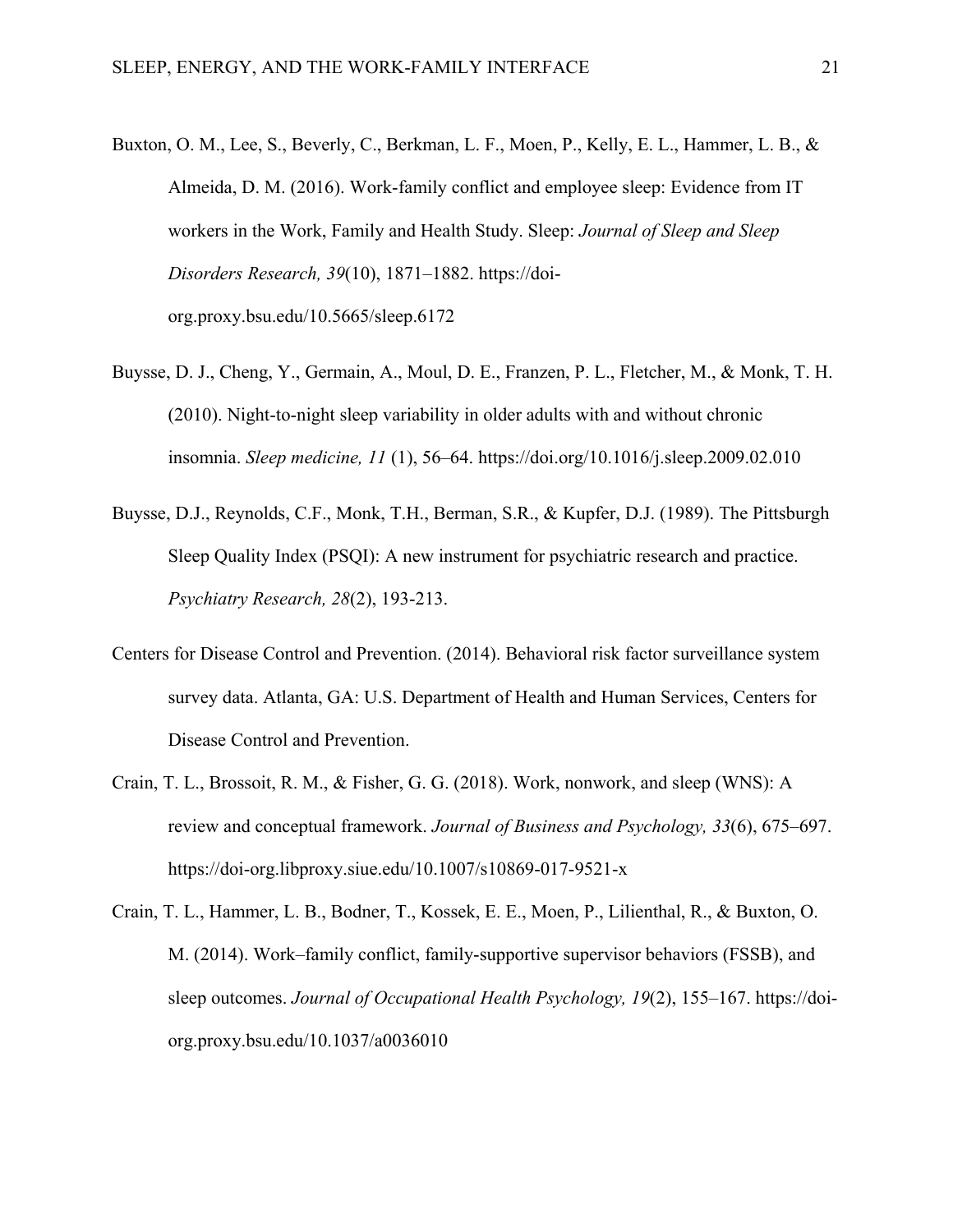- Crain, T. L., Hammer, L. B., Bodner, T., Olson, R., Kossek, E. E., Moen, P., & Buxton, O. M. (2019). Sustaining sleep: Results from the randomized controlled work, family, and health study. *Journal of Occupational Health Psychology, 24*(1), 180–197. [https://doi](https://doi-org.proxy.bsu.edu/10.1037/ocp0000122)[org.proxy.bsu.edu/10.1037/ocp0000122](https://doi-org.proxy.bsu.edu/10.1037/ocp0000122)
- DiStaso, M. J., & Shoss, M. K. (2020). Looking forward: How anticipated workload change influences the present workload–emotional strain relationship. Journal of Occupational Health Psychology. https://doi-org.proxy.bsu.edu/10.1037/ocp0000261
- Edwards, J. R., & Rothbard, N. P. (2000). Mechanisms linking work and family: Clarifying the relationship between work and family constructs. *The Academy of Management Review, 25*(1), 178–199.<https://doi-org.proxy.bsu.edu/10.2307/259269>
- Ekstedt, M., Söderström, M., Akerstedt, T., Nilsson, J., Søndergaard, H. P., & Aleksander, P. (2006). Disturbed sleep and fatigue in occupational burnout. *Scandinavian journal of work, environment & health, 32*(2), 121–131. https://doi.org/10.5271/sjweh.987
- Elfering, A., Kottwitz, M. U., Tamcan, Ö., Müller, U., & Mannion, A. F. (2018). Impaired sleep predicts onset of low back pain and burnout symptoms: Evidence from a three-wave study. *Psychology, Health & Medicine, 23*(10), 1196–1210. https://doiorg.proxy.bsu.edu/10.1080/13548506.2018.1479038
- Eshak E. S. (2019). Work-to-family conflict rather than family-to-work conflict is more strongly associated with sleep disorders in Upper Egypt. *Industrial health, 57*(3), 351–358. https://doi.org/10.2486/indhealth.2018-0091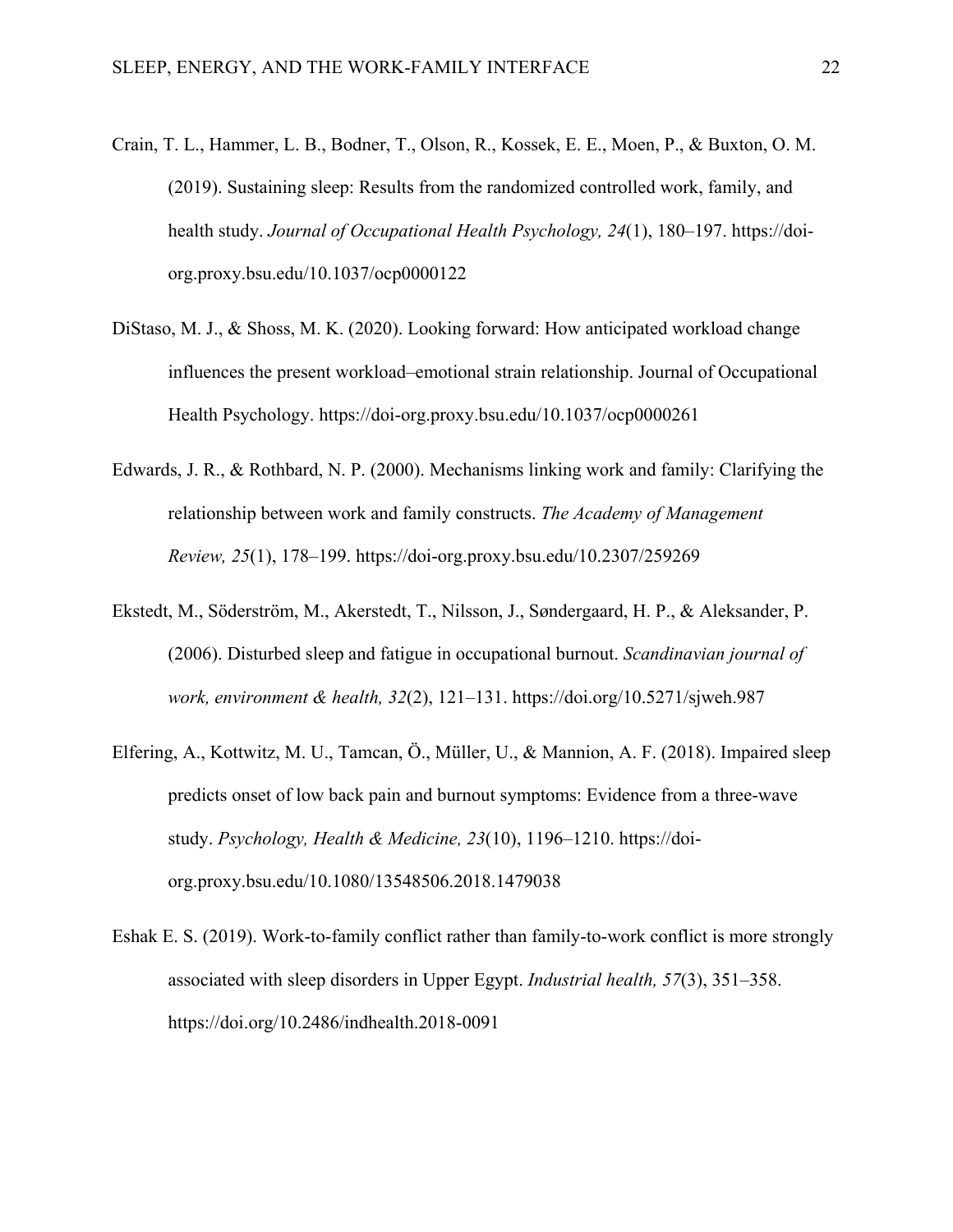- Frone, M. R. (2003). Work-family balance. In J. C. Quick & L. E. Tetrick (Eds.), *Handbook of occupational health psychology.* (pp. 143–162). American Psychological Association. <https://doi-org.proxy.bsu.edu/10.1037/10474-007>
- Gander, P. H., Wu, L. J., van den Berg, M., Lamp, A., Hoeg, L., & Belenky, G. (2017). Fatigue risk management systems. In M. H. Kryger, T. Roth, & W. C. Dement (Eds.), *Principles and practice of sleep medicine* (pp. 697–707). Philadelphia, PA: Elsevier.
- Greenhaus, J. H., & Powell, G. N. (2006). When work and family are allies: A theory of workfamily enrichment. *The Academy of Management Review, 31*(1), 72–92. [https://doi](https://doi-org.proxy.bsu.edu/10.2307/20159186)[org.proxy.bsu.edu/10.2307/20159186](https://doi-org.proxy.bsu.edu/10.2307/20159186)
- Grzywacz, J. G., & Marks, N. F. (2000). Reconceptualizing the work–family interface: An ecological perspective on the correlates of positive and negative spillover between work and family. *Journal of Occupational Health Psychology, 5*(1), 111–126. [https://doi](https://doi-org.proxy.bsu.edu/10.1037/1076-8998.5.1.111)[org.proxy.bsu.edu/10.1037/1076-8998.5.1.111](https://doi-org.proxy.bsu.edu/10.1037/1076-8998.5.1.111)
- Haar, J. M., Roche, M., & ten Brummelhuis, L. (2018). A daily diary study of work-life balance in managers: Utilizing a daily process model. *The International Journal of Human Resource Management, 29*(18), 2659–2681. [https://doi](https://doi-org.proxy.bsu.edu/10.1080/09585192.2017.1314311)[org.proxy.bsu.edu/10.1080/09585192.2017.1314311](https://doi-org.proxy.bsu.edu/10.1080/09585192.2017.1314311)
- Hanson, G. C., Hammer, L. B., & Colton, C. L. (2006). Development and validation of a multidimensional scale of perceived work-family positive spillover*. Journal of Occupational Health Psychology, 11*(3), 249–265. https://doiorg.proxy.bsu.edu/10.1037/1076-8998.11.3.249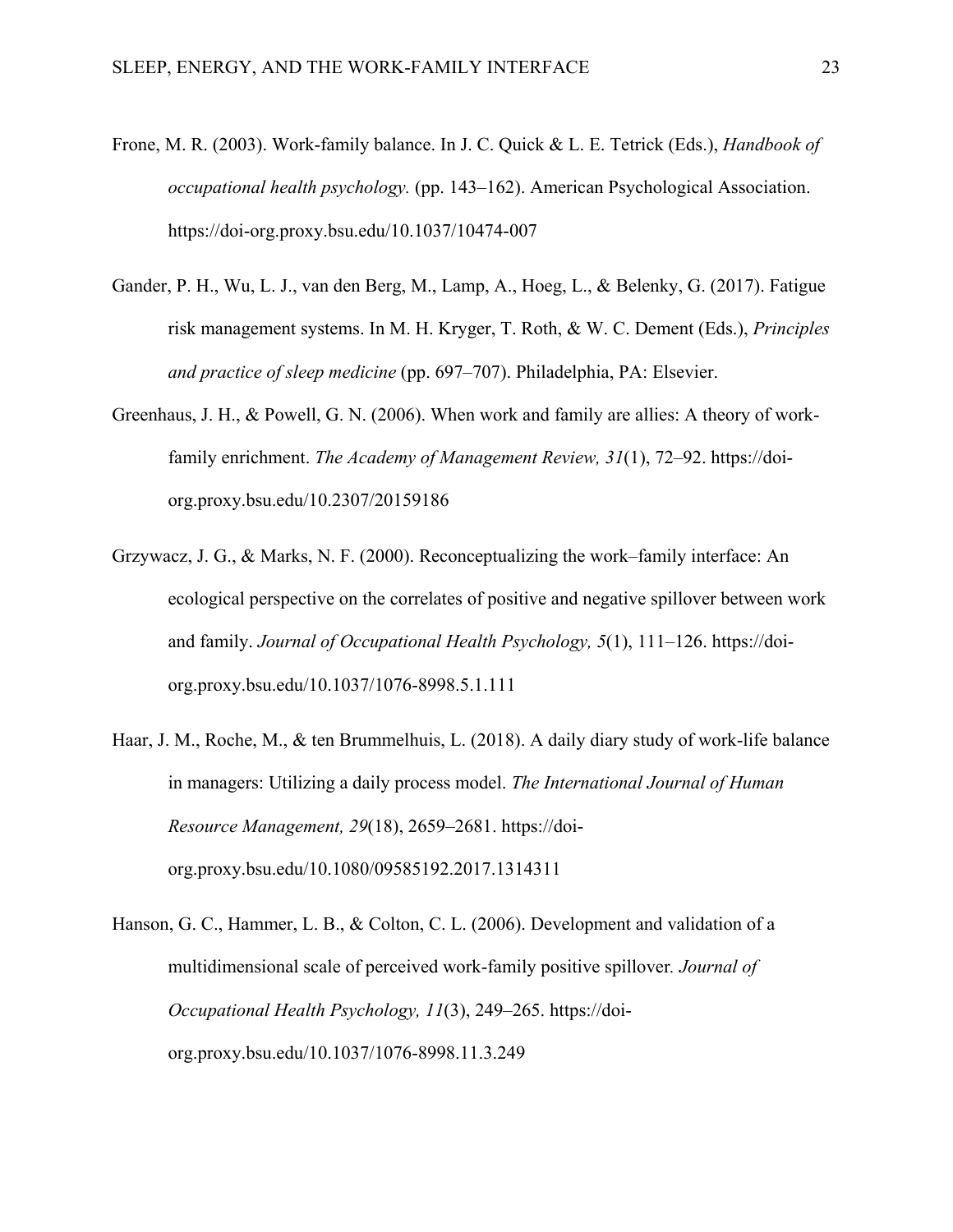Hirshkowitz M, Whiton K, Albert SM, Alessi C, Bruni O, et al. (2015) The National Sleep Foundation's sleep time duration recommendations: methodology and results summary. *Sleep Health, 1*(1):40–43.

Innstrand, S. T., Langballe, E. M., Espnes, G. A., Falkum, E., & Aasland, O. G. (2008). Positive and negative work-family interaction and burnout: A longitudinal study of reciprocal relations. *Work & Stress, 22*(1), 1–15. [https://doi](https://doi-org.proxy.bsu.edu/10.1080/02678370801975842)[org.proxy.bsu.edu/10.1080/02678370801975842](https://doi-org.proxy.bsu.edu/10.1080/02678370801975842)

- Jacobsen HB, Reme SE, Sembajwe G, et al. (2014). Work-family conflict, psychological distress, and sleep deficiency among patient care workers. *Workplace Health; 62*(7):282- 291. doi:10.1177/216507991406200703
- Kancherla, B. S., Upender, R., Collen, J. F., Rishi, M. A., Sullivan, S. S., Ahmed, O., Berneking, M., Flynn-Evans, E. E., Peters, B. R., & Gurubhagavatula, I. (2020). What is the role of sleep in physician burnout*?. Journal of clinical sleep medicine : JCSM : official publication of the American Academy of Sleep Medicine, 16*(5), 807–810. [https://doi](https://doi-org.proxy.bsu.edu/10.5664/jcsm.8412)[org.proxy.bsu.edu/10.5664/jcsm.8412](https://doi-org.proxy.bsu.edu/10.5664/jcsm.8412)
- King, R. B., Karuntzos, G., Casper, L. M., Moen, P., Davis, K. D., Berkman, L., . . . Kossek, E. E. (2012). Work–family balance issues and work–leave policies. In R. J. Gatchel & I. Z. Schultz (Eds.), *Handbook of occupational health and wellness* (pp. 323–339). New York, NY: Springer. doi:10.1007/978-1-4614-4839-6\_15
- Kinnunen, U., Feldt, T., Geurts, S., & Pulkkinen, L. (2006). Types of work-family interface: Well-being correlates of negative and positive spillover between work and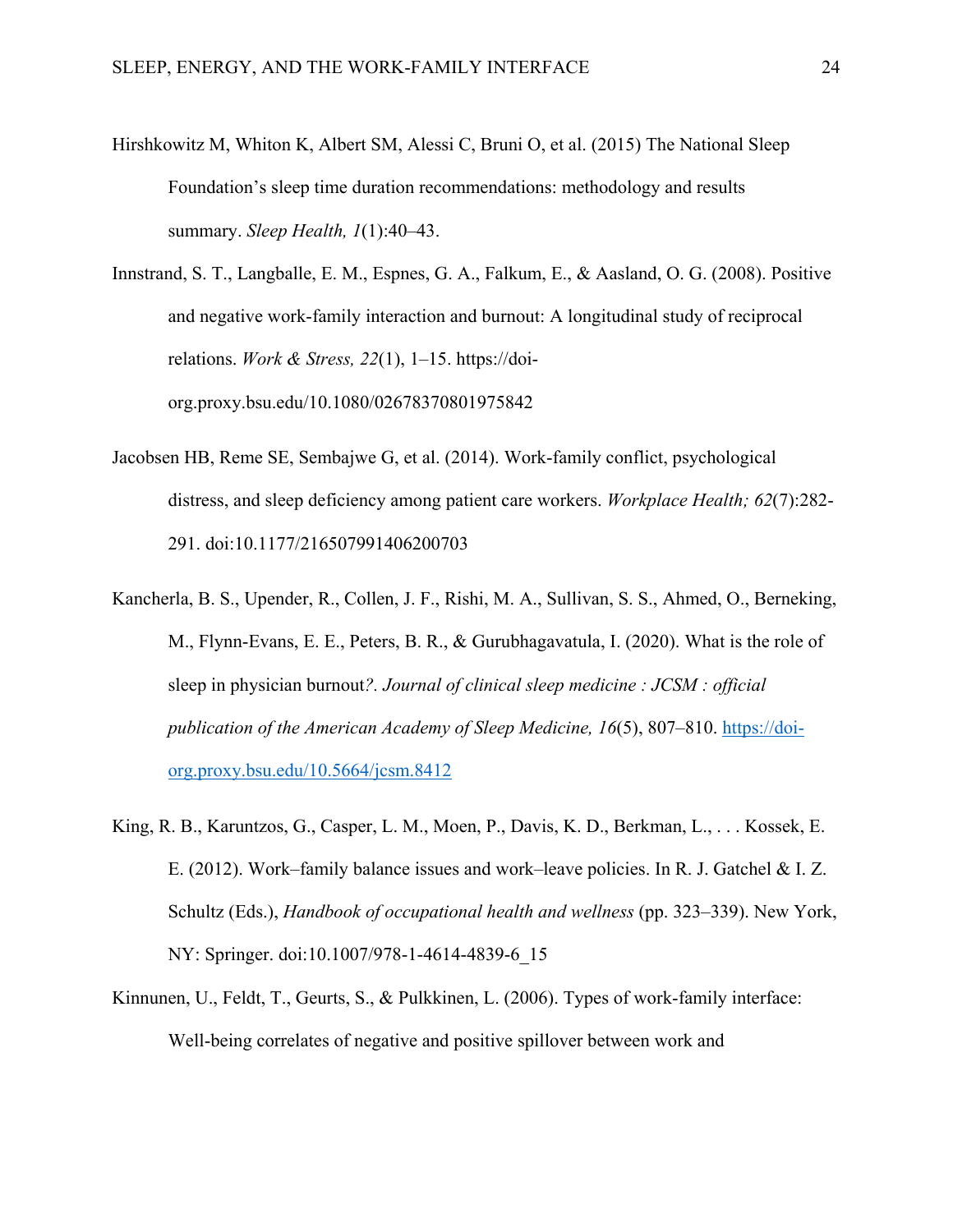family. *Scandinavian Journal of Psychology, 47*(2), 149–162. [https://doi](https://doi-org.proxy.bsu.edu/10.1111/j.1467-9450.2006.00502.x)[org.proxy.bsu.edu/10.1111/j.1467-9450.2006.00502.x](https://doi-org.proxy.bsu.edu/10.1111/j.1467-9450.2006.00502.x)

- Lallukka, T., Rahkonen, O., Lahelma, E., & Arber, S. (2010). Sleep complaints in middle-aged women and men: The contribution of working conditions and work family conflicts. *Journal of Sleep Research, 19*(3), 466–477. [https://doi](https://doi-org.proxy.bsu.edu/10.1111/j.1365-2869.2010.00821.x)[org.proxy.bsu.edu/10.1111/j.1365-2869.2010.00821.x](https://doi-org.proxy.bsu.edu/10.1111/j.1365-2869.2010.00821.x)
- Lawson, K. M., & Lee, S. (2018). Better previous night sleep is associated with less next day work-to-family conflict mediated by higher work performance among female nursing home workers. *Sleep health, 4*(5), 485–491.<https://doi.org/10.1016/j.sleh.2018.07.005>
- Lawson, K. M., Davis, K. D., McHale, S. M., Hammer, L. B., & Buxton, O. M. (2014). Daily positive spillover and crossover from mothers' work to youth health. *Journal of Family Psychology, 28*(6), 897–907. https://doi-org.proxy.bsu.edu/10.1037/fam0000028
- Lee, R. T., & Ashforth, B. E. (1996). A meta-analytic examination of the correlates of the three dimensions of job burnout. *Journal of Applied Psychology, 81*(2), 123–133. https://doiorg.proxy.bsu.edu/10.1037/0021-9010.81.2.123
- Lee, S., Crain, T. L., McHale, S. M., Almeida, D. M., & Buxton, O. M. (2017). Daily antecedents and consequences of nightly sleep. *Journal of Sleep Research, 26*(4), 498– 509.<https://doi-org.proxy.bsu.edu/10.1111/jsr.12488>
- Lee, S., Davis, K. D., Neuendorf, C., Grandey, A., Lam, C. B., & Almeida, D. M. (2016). Individual- and organization-level work-to-family spillover are uniquely associated with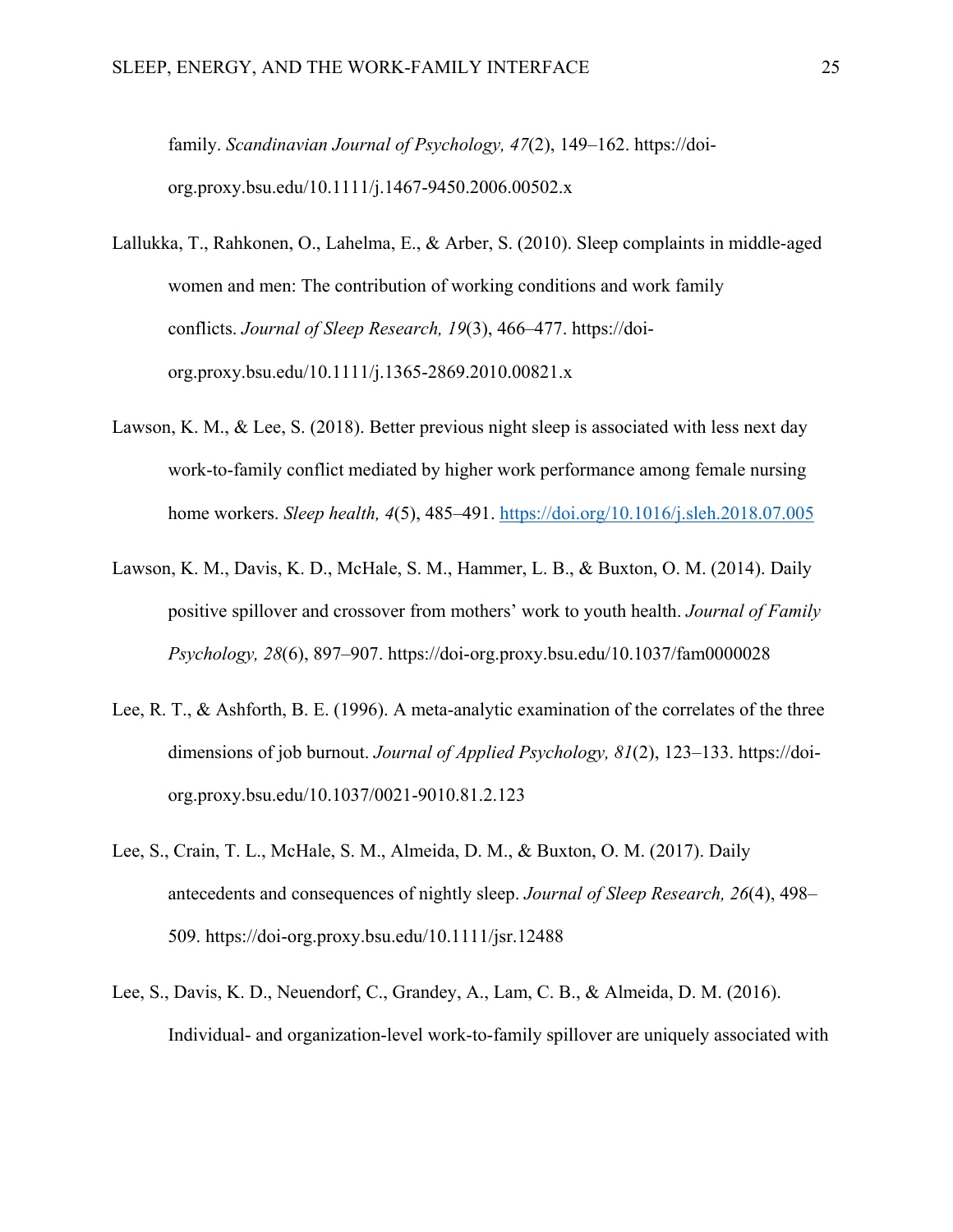hotel managers' work exhaustion and satisfaction. *Frontiers in Psychology, 7*. [https://doi](https://doi-org.proxy.bsu.edu/10.3389/fpsyg.2016.01180)[org.proxy.bsu.edu/10.3389/fpsyg.2016.01180](https://doi-org.proxy.bsu.edu/10.3389/fpsyg.2016.01180)

- Liu, H., & Cheung, F. M. (2015). The role of work–family role integration in a job demands– resources model among Chinese secondary school teachers. *Asian Journal of Social Psychology, 18*(4), 288–298.<https://doi-org.proxy.bsu.edu/10.1111/ajsp.12103>
- Magee, C. A., Robinson, L. D., & McGregor, A. (2018). The work–family interface and sleep quality. *Behavioral Sleep Medicine, 16*(6), 601–610. [https://doi](https://doi-org.proxy.bsu.edu/10.1080/15402002.2016.1266487)[org.proxy.bsu.edu/10.1080/15402002.2016.1266487](https://doi-org.proxy.bsu.edu/10.1080/15402002.2016.1266487)
- Marino, M., Li, Y., Rueschman, M. N., Winkelman, J. W., Ellenbogen, J. M., Solet, J. M., Dulin, H., Berkman, L. F., & Buxton, O. M. (2013). Measuring sleep: Accuracy, sensitivity, and specificity of wrist actigraphy compared to polysomnography. *Sleep: Journal of Sleep and Sleep Disorders Research, 36*(11), 1747–1755. https://doiorg.proxy.bsu.edu/10.5665/sleep.3142
- Maslach C, Florian V. Burnout, job setting, and self-evaluation among rehabilitation counselors. *Rehabilitation Psychology*. 1988;33(2):85-93. doi:10.1037/h0091691
- Maslach, C., & Jackson, S. (1986). Maslach Burnout Inventory Manual (2nd ed.) Palo Alto, CA: Consulting Psychologists Press.
- Masuda, A. D., McNall, L. A., Allen, T. D., & Nicklin, J. M. (2012). Examining the constructs of work-to-family enrichment and positive spillover. *Journal of Vocational Behavior, 80*(1), 197–210.<https://doi-org.proxy.bsu.edu/10.1016/j.jvb.2011.06.002>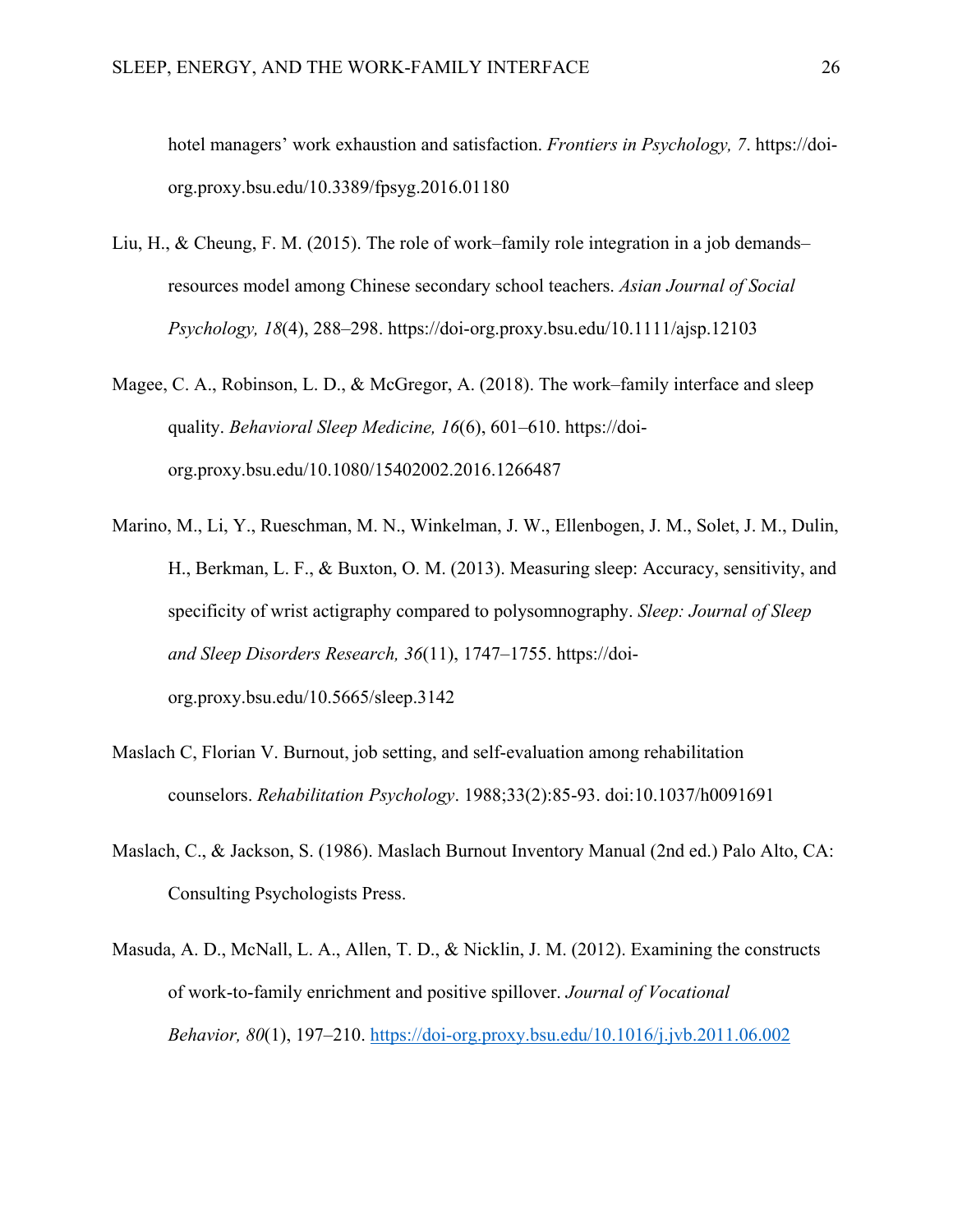- Metlaine, A., Sauvet, F., Gomez-Merino, D., Elbaz, M., Delafosse, J. Y., Leger, D., & Chennaoui, M. (2017). Association between insomnia symptoms, job strain and burnout syndrome: a cross-sectional survey of 1300 financial workers. *BMJ open, 7*(1), e012816. <https://doi.org/10.1136/bmjopen-2016-012816>
- Nylén, L., Melin, B., & Laflamme, L. (2007). Interference between work and outside-work demands relative to health: Unwinding possibilities among full-time and part-time employees. *International Journal of Behavioral Medicine, 14*(4), 229–236.
- Quinn, R. W., Spreitzer, G. M., & Lam, C. F. (2012). Building a sustainable model of human energy in organizations: Exploring the critical role of resources. *The Academy of Management Annals,* 6(1), 337–396. [https://doi](https://doi-org.proxy.bsu.edu/10.1080/19416520.2012.676762)[org.proxy.bsu.edu/10.1080/19416520.2012.676762](https://doi-org.proxy.bsu.edu/10.1080/19416520.2012.676762)
- Rafferty, J. P., Lemkau, J. P., Purdy, R. R., & Rudisill, J. R. (1986). Validity of the Maslach Burnout Inventory for family practice physicians. *Journal of Clinical Psychology, 42*(3), 488–492. https://doi-org.proxy.bsu.edu/10.1002/1097-4679(198605)42:3<488::AID-JCLP2270420315>3.0.CO;2-S
- Sekine, M., Chandola, T., Martikainen, P., Marmot, M., & Kagamimori, S. (2006). Work and family characteristics as determinants of socioeconomic and sex inequalities in sleep: The Japanese Civil Servants Study. *Sleep: Journal of Sleep and Sleep Disorders Research, 29*(2), 206–216.<https://doi-org.proxy.bsu.edu/10.1093/sleep/29.2.206>
- Söderström, M., Jeding, K., Ekstedt, M., Perski, A., & Akerstedt, T. (2012). Insufficient sleep predicts clinical burnout. *Journal of occupational health psychology, 17*(2), 175–183. <https://doi.org/10.1037/a0027518>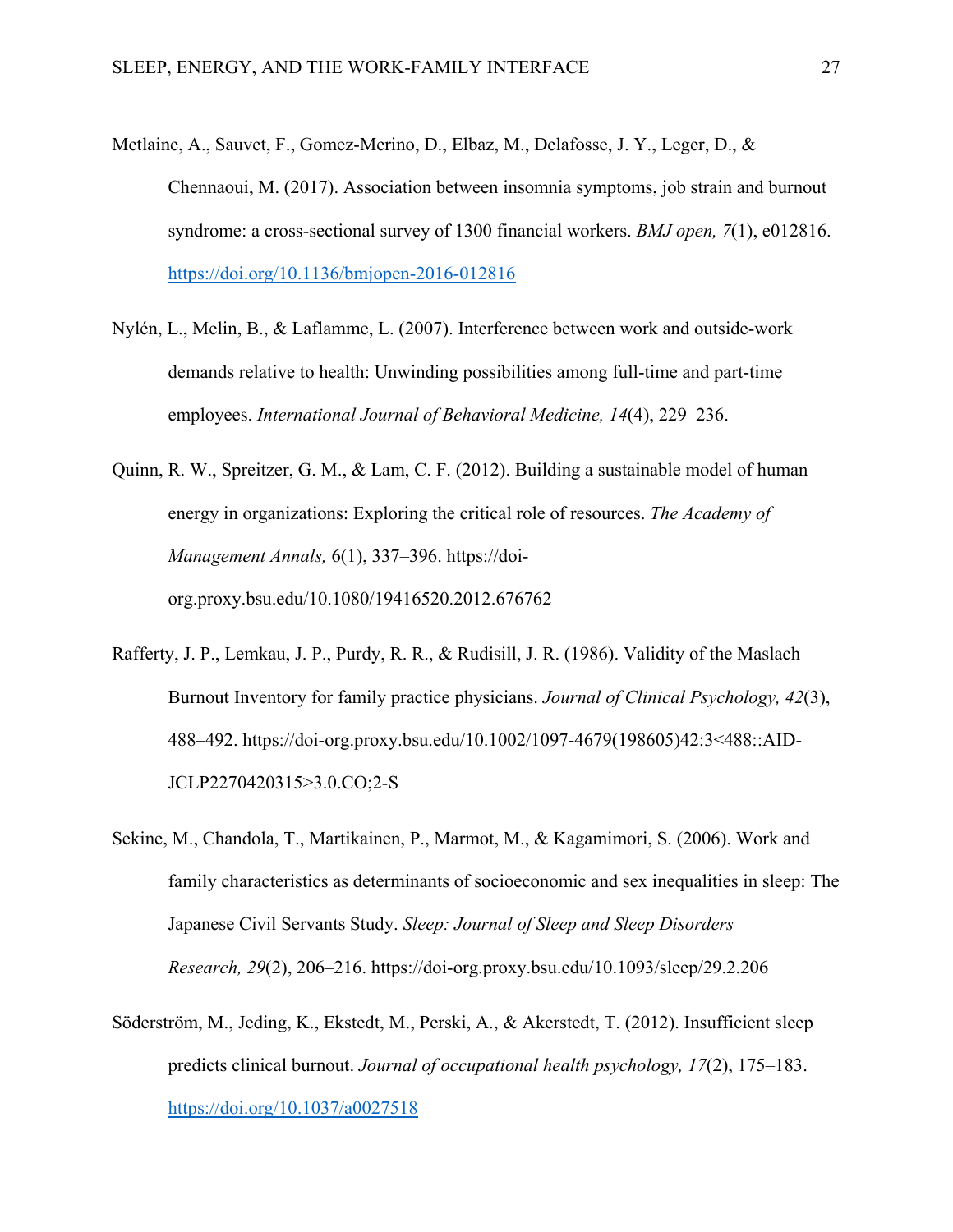- Stewart, N. H., & Arora, V. M. (2019). The Impact of Sleep and Circadian Disorders on Physician Burnout. *Chest, 156*(5), 1022–1030. [https://doi](https://doi-org.proxy.bsu.edu/10.1016/j.chest.2019.07.008)[org.proxy.bsu.edu/10.1016/j.chest.2019.07.008](https://doi-org.proxy.bsu.edu/10.1016/j.chest.2019.07.008)
- Straub, C., Beham, B., & Islam, G. (2019). Crossing boundaries: Integrative effects of supervision, gender and boundary control on work engagement and work-to-family positive spillover*. The International Journal of Human Resource Management, 30*(20), 2831–2854. https://doi-org.proxy.bsu.edu/10.1080/09585192.2017.1340324
- Vedaa, Ø., Krossbakken, E., Grimsrud, I. D., Bjorvatn, B., Sivertsen, B., Magerøy, N., Einarsen, S., & Pallesen, S. (2016). Prospective study of predictors and consequences of insomnia: Personality, lifestyle, mental health, and work-related stressors. *Sleep Medicine, 20*, 51– 58. <https://doi-org.proxy.bsu.edu/10.1016/j.sleep.2015.12.002>
- Wheeler, D. L., Vassar, M., Worley, J. A., & Barnes, L. L. B. (2011). A reliability generalization meta-analysis of coefficient alpha for the Maslach Burnout Inventory. *Educational and Psychological Measurement, 71*(1), 231–244. https://doiorg.proxy.bsu.edu/10.1177/0013164410391579
- Williams, A., Franche, R.-L., Ibrahim, S., Mustard, C. A., & Layton, F. R. (2006). Examining the relationship between work-family spillover and sleep quality. *Journal of Occupational Health Psychology, 11*(1), 27–37. [https://doi](https://doi-org.proxy.bsu.edu/10.1037/1076-8998.11.1.27)[org.proxy.bsu.edu/10.1037/1076-8998.11.1.27](https://doi-org.proxy.bsu.edu/10.1037/1076-8998.11.1.27)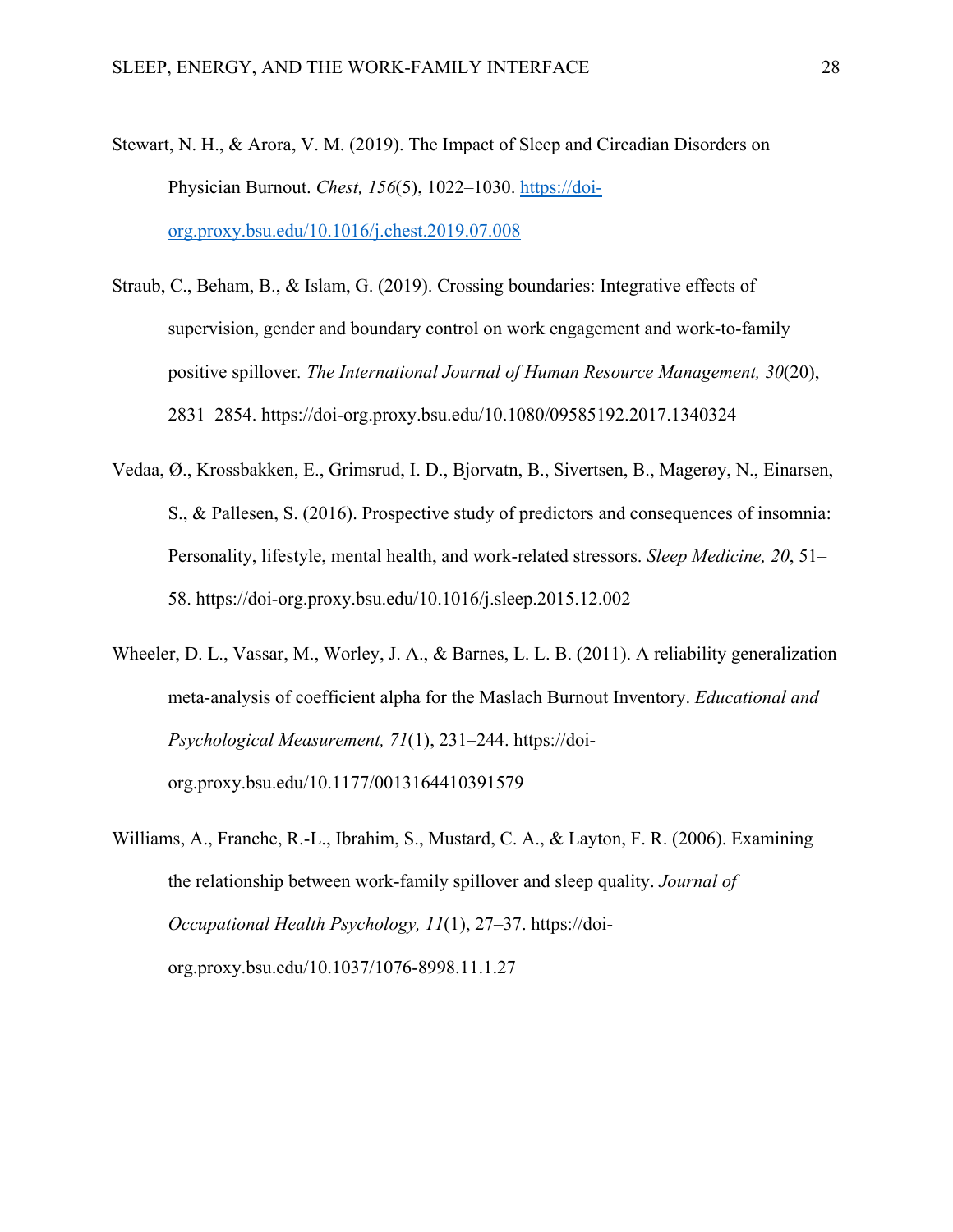

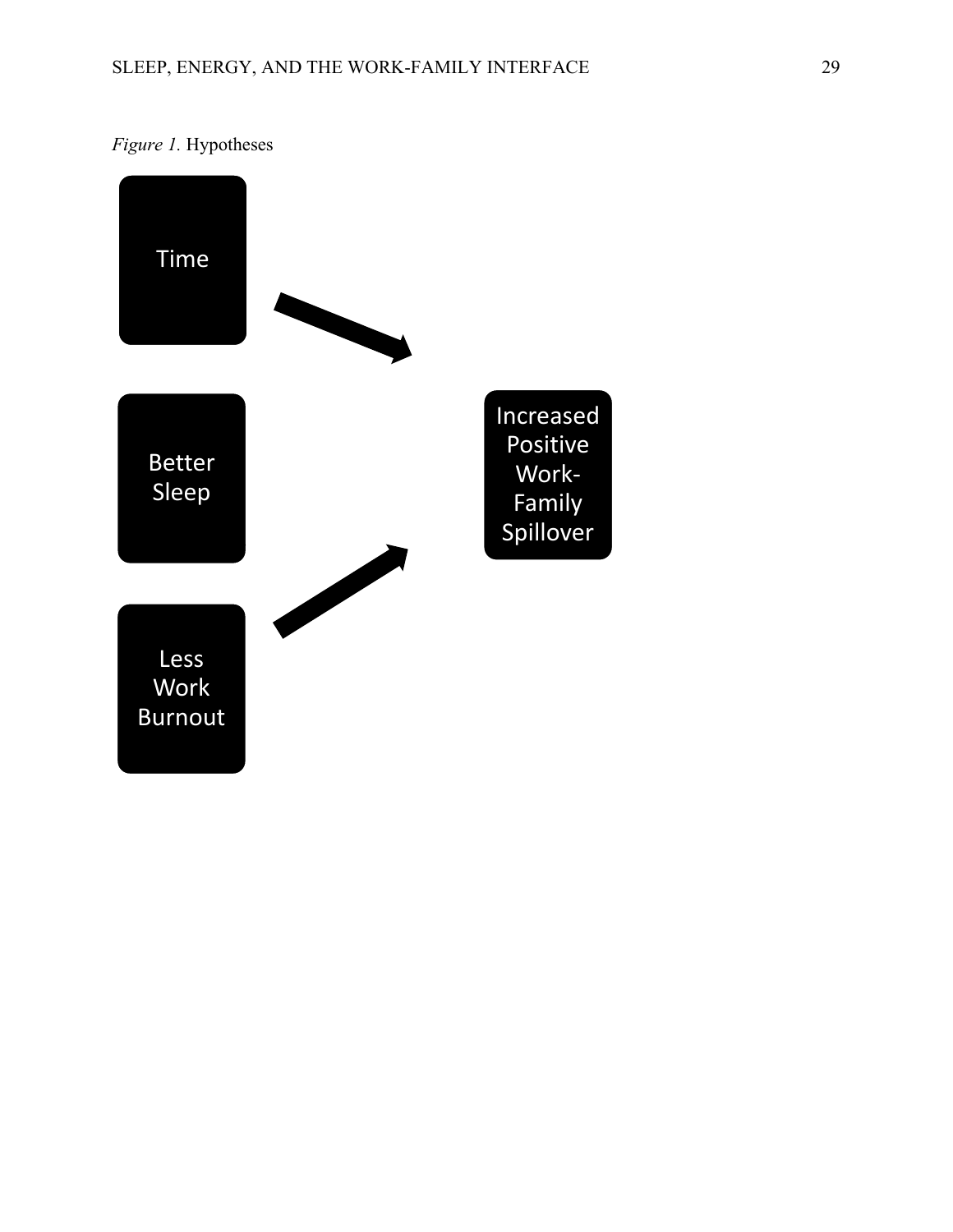#### *Figure 2.* Model Formulas

# **Null model** Level 1:  $PWESat = \pi o_i + g_{it}$ Level 2:  $\pi_{0i}=\beta_{00}+r_{0i}$ Model 1 Level 1:  $\text{PWFSit} = \pi_{0i} + \pi_{1i}(\text{Wave}) + \pi_{2i}(\text{Burnout}) + \pi_{3i}(\text{Insomnia}) + \pi_{4i}(\text{sleep Insufficiency}) + \pi_{15}(\text{sleep m}$  $Time) + \pi_{6i}(WASO) + g_{it}$ Level 2:  $\pi_{0i}=\beta_{00}+r_{0i}$  $\pi_{1i}=\beta_{10}+r_{1i}$  $\pi_{2i} = \beta_{20} + r_{2i}$  $\pi_{3i} = \beta_{30} + r_{3i}$  $\pi_{4i} = \beta_{40} + r_{4i}$  $\pi_{5i} = \beta_{50} + r_{5i}$  $\pi_{6i} = \beta_{60} + r_{6i}$ Model 2  $Level 1:$  $\frac{\text{PWFS}}{\text{Diff}} = \pi_{0i} + \frac{\pi_{1i}}{\text{Diff}}(\text{Wave}) + \pi_{2i}(\text{Burnout}) + \pi_{3i}(\text{Insomnia}) + \pi_{4i}(\text{Sleep Insufficiency}) + \pi_{13}(\text{Sleep}$  $Time) + \pi_{6i}(WASO) + g_{it}$ Level 2:  $\pi_{0i} = \beta_{00} + \beta_{01}(\text{Gender}) + \beta_{01}(\text{Education}) + r_{0i}$  $\pi_{1i} = \beta_{10} + r_{1i}$  $\pi_{2i} = \beta_{20} + r_{2i}$  $\pi_{3i} = \beta_{30} + r_{3i}$  $\pi_{4i} = \beta_{40} + r_{4i}$  $\pi_{5i} = \beta_{50} + r_{5i}$  $\pi_{6\mathrm{i}}=\beta_{60}+\mathrm{r}_{6\mathrm{i}}$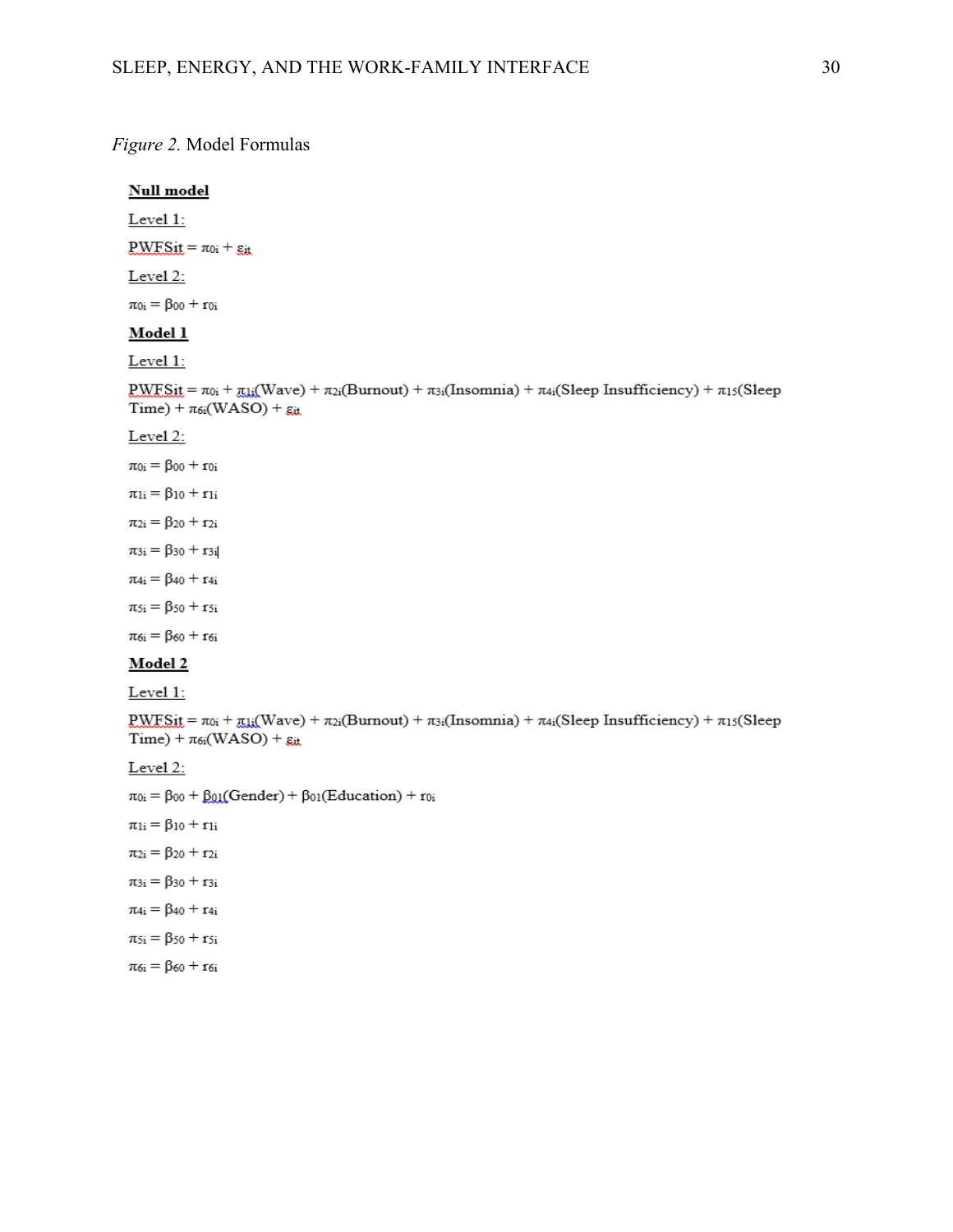| Variable                  | M      | <b>SD</b>                |                          |          | 3                        | 4                        |                          | 6                        |          | 8                        |
|---------------------------|--------|--------------------------|--------------------------|----------|--------------------------|--------------------------|--------------------------|--------------------------|----------|--------------------------|
| 1. Wave                   | Ξ.     | $\overline{\phantom{a}}$ | $\overline{\phantom{0}}$ |          |                          |                          |                          |                          |          |                          |
| 2. Burnout                | 4.05   | 1.58                     | 0.12                     |          |                          |                          |                          |                          |          |                          |
| 3. Insomnia               | 2.69   | 0.75                     | $-0.00$                  | $0.17**$ | $\overline{\phantom{a}}$ |                          |                          |                          |          |                          |
| 4. Sleep<br>Insufficiency | 2.77   | 0.92                     | 0.02                     | $0.31**$ | $0.25*$                  | $\overline{\phantom{0}}$ |                          |                          |          |                          |
| 5. Sleep<br>Time          | 439.40 | 54.80                    | 0.01                     | 0.01     | $0.12*$                  | $-0.12*$                 | $\overline{\phantom{a}}$ |                          |          |                          |
| 6. WASO                   | 44.52  | 16.75                    | 0.00                     | $-0.06$  | 0.05                     | $-0.04$                  | 0.06                     | $\overline{\phantom{a}}$ |          |                          |
| 7. Gender                 | 1.38   | 0.48                     | $-0.03$                  | 0.05     | 0.08                     | 0.01                     | $0.35**$                 | $-0.01$                  | ۰        |                          |
| 8. Education              | 4.77   | 0.49                     | 0.01                     | 0.03     | $-0.13**$                | $-0.03$                  | $-0.18**$                | $-0.09$                  | $0.21**$ | $\overline{\phantom{0}}$ |

*Table 1.* Variable Descriptive and Correlations

*Note.*  $N = 400$ . WASO = wake after sleep onset. Gender:  $1 =$  male,  $2 =$  female. WASO and Sleep Time measured in minutes.

 $* = p < .05$ 

\*\* =  $p < .01$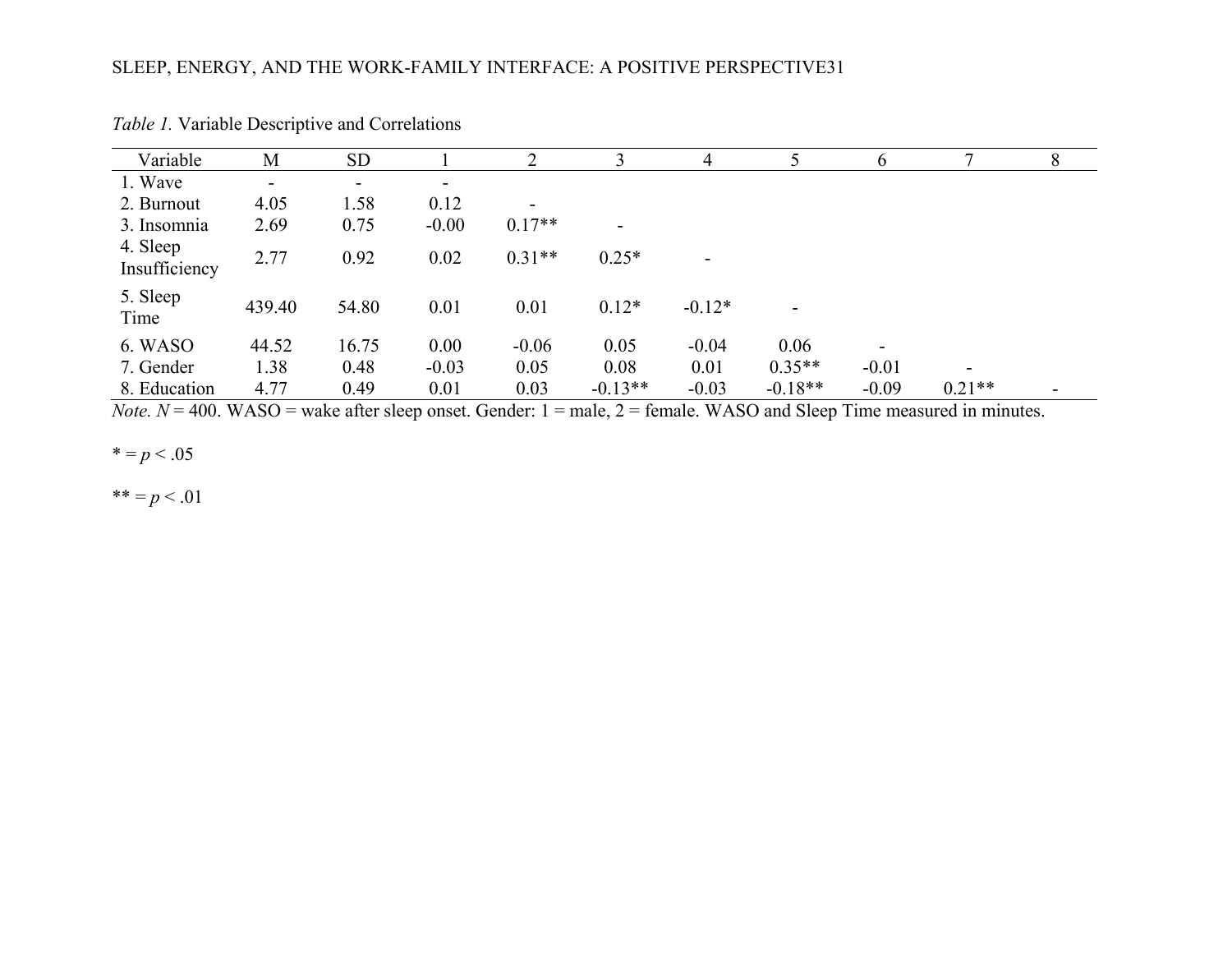|                        | Null   | Model 1 |                  | Model 2 |                  |  |
|------------------------|--------|---------|------------------|---------|------------------|--|
| <b>Fixed Effects</b>   |        | $\beta$ | $\boldsymbol{t}$ | $\beta$ | $\boldsymbol{t}$ |  |
| Intercept              |        | 3.97    | 23.05*           | 3.32    | 10.78*           |  |
| Wave                   |        | $-0.03$ | $-2.67*$         | $-0.03$ | $-2.76*$         |  |
| <b>Burnout</b>         |        | 0.05    | $4.17*$          | 0.05    | $4.00*$          |  |
| Insomnia               |        | 0.01    | 0.27             | 0.01    | 0.30             |  |
| Sleep<br>Insufficiency |        | 0.00    | 0.15             | 0.00    | 0.10             |  |
| Sleep Time             |        | $-0.00$ | $-0.30$          | $-0.00$ | $-0.85$          |  |
| <b>WASO</b>            |        | 0.00    | 0.18             | 0.00    | 0.42             |  |
| Gender (Male)          |        |         |                  | 0.13    | $2.52*$          |  |
| Education              |        |         |                  | 0.12    | $2.33*$          |  |
|                        | Null   | Model 1 |                  | Model 2 |                  |  |
| Fit Indices            |        |         |                  |         |                  |  |
| <b>AIC</b>             | 1986.4 | 1654.5  |                  | 1648.8  |                  |  |
| <b>BIC</b>             | 2002.2 | 1699.8  |                  | 1704.2  |                  |  |
| Deviance<br>Statistic  | 1980.4 | 1636.5  |                  | 1626.8  |                  |  |

*Table 2.* Inferential Statistics on Models

*Note.*  $N = 400$ . Gender:  $1 =$  male,  $2 =$  female.

 $* p < .05$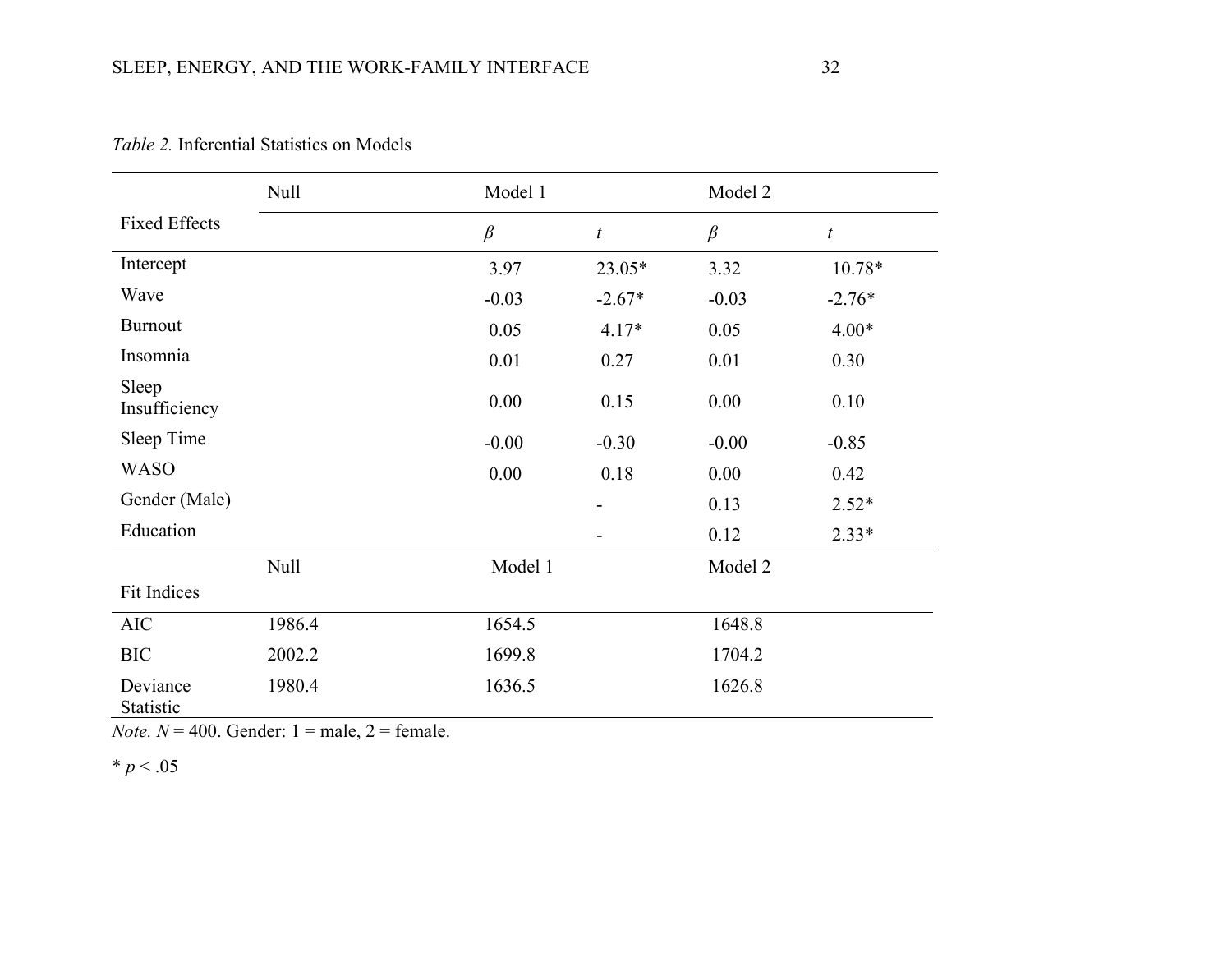# **Appendix**

## **Appendix A: Subjective Sleep Quality**

| PH_PSQI5 | Now, please turn to response card #20.                                                                                                                                                                                                                                                                                                                           | <b>Sleep</b>  |
|----------|------------------------------------------------------------------------------------------------------------------------------------------------------------------------------------------------------------------------------------------------------------------------------------------------------------------------------------------------------------------|---------------|
|          | How often during the past 4 weeks did you get enough<br>sleep to feel rested upon waking up? Would you say never,<br>rarely, sometimes, often or very often?<br>1 NEVER<br>never<br>rarely<br>2 RARELY<br>sometimes 3 SOMETIMES<br>often<br>4 OFTEN<br>5 VERY OFTEN<br>voften                                                                                    | Insufficiency |
| PH PSQI6 | Please turn to response card #21.                                                                                                                                                                                                                                                                                                                                | Insomnia      |
|          | During the past 4 weeks, how often could you not get to<br>sleep within 30 minutes? Would you say never, less than<br>once a week, once or twice a week, or three or more times a<br>week?<br><b>NEVER</b><br>never<br>$less 1$ wk<br>2 LESS THAN ONCE A WEEK<br>oncewk<br>3 ONCE OR TWICE A WEEK<br>threewk<br>THREE OR MORE TIMES A WEEK<br>$\overline{4}$     |               |
| PH PSOI7 | During the past 4 weeks, how often did you wake up in the<br>middle of the night or early morning? (Would you say<br>never, less than once a week, once or twice a week, or three<br>or more times a week?)<br><b>NEVER</b><br>never<br>$less 1$ wk<br>2 LESS THAN ONCE A WEEK<br>oncewk<br>3 ONCE OR TWICE A WEEK<br>threewk<br>THREE OR MORE TIMES A WEEK<br>4 | Insomnia      |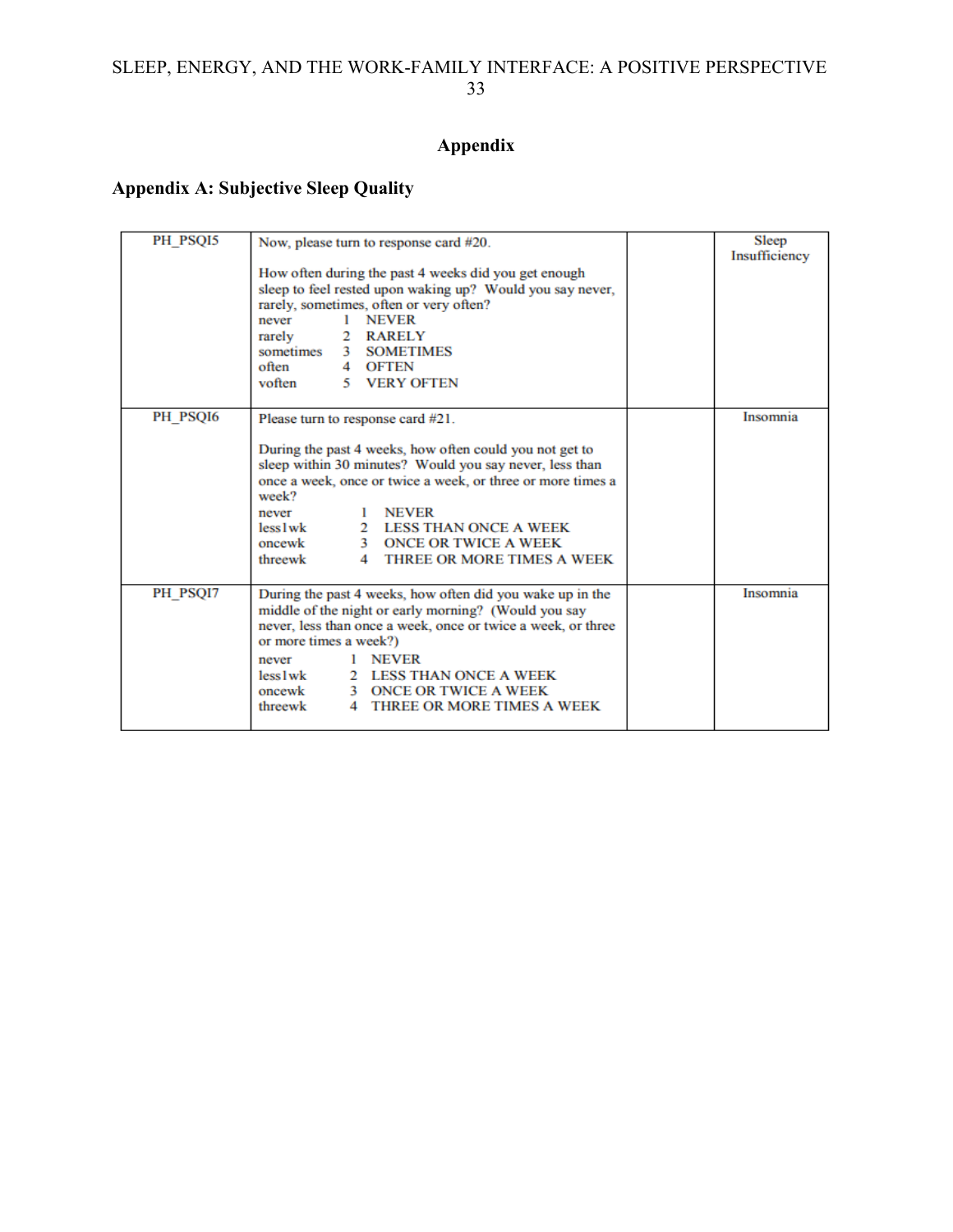# **Appendix B: Workplace Burnout**

| <b>Variable Name</b> | <b>Item text</b>                                         | <b>Reverse-</b><br>coded | <b>Subscale</b> |
|----------------------|----------------------------------------------------------|--------------------------|-----------------|
|                      |                                                          |                          |                 |
| WM BURNI             | You feel emotionally drained from your work. How often   | R                        |                 |
|                      | do you feel this way?                                    |                          |                 |
| WM BURN2             | You feel burned out by your work. How often do you feel  | R                        |                 |
|                      | this way?                                                |                          |                 |
| WM BURN3             | You feel used up at the end of the workday. How often do | R                        |                 |
|                      | you feel this way?                                       |                          |                 |